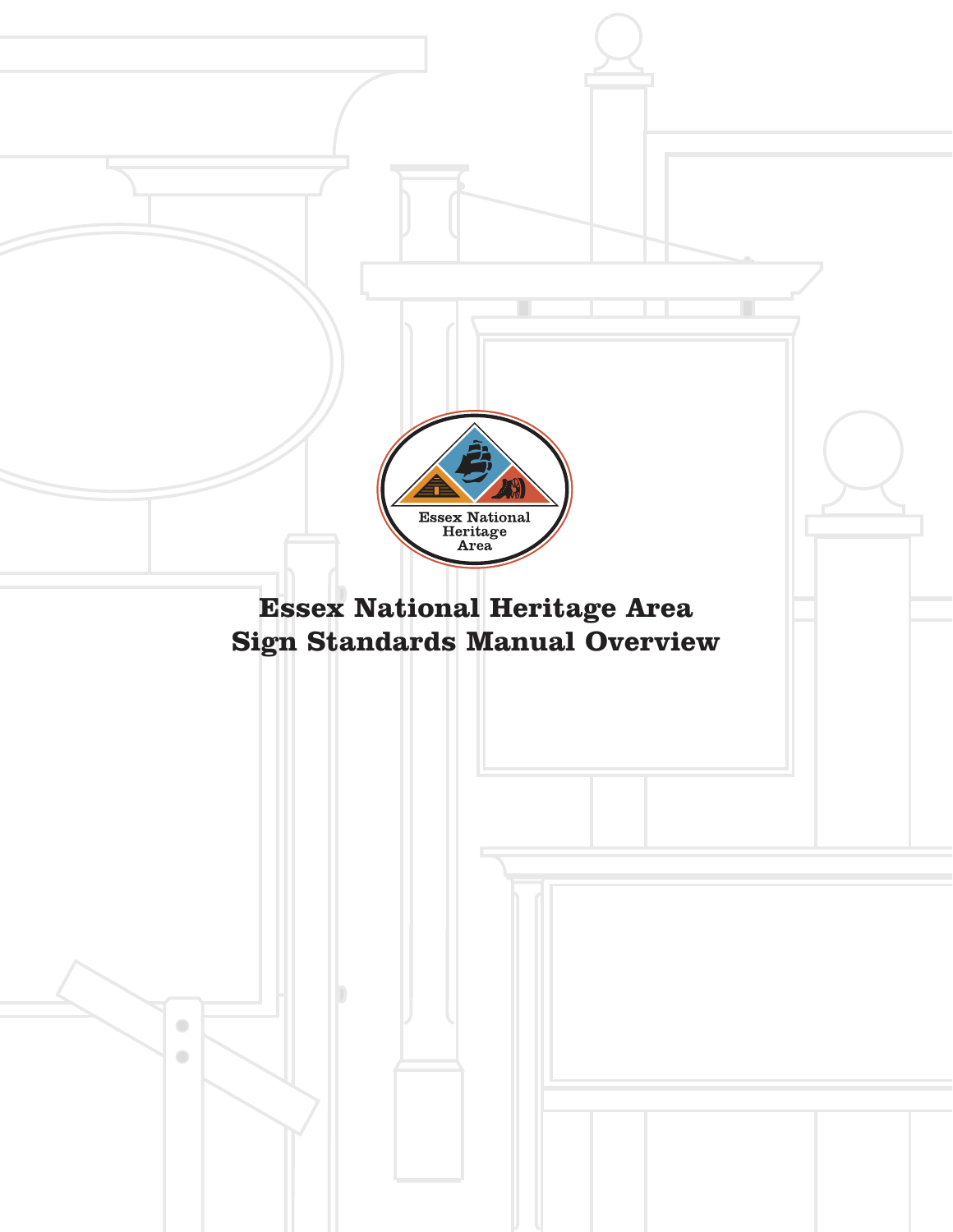# **Table of Contents Sign Standards Manual Overview**



|                                               | 3  |  |  |
|-----------------------------------------------|----|--|--|
| 4                                             |    |  |  |
| 5                                             |    |  |  |
|                                               |    |  |  |
|                                               | 8  |  |  |
|                                               | 9  |  |  |
|                                               | 10 |  |  |
| 11<br>Identity: Application of Secondary Logo |    |  |  |
| 12<br>Typography: Adobe Garamond Semibold     |    |  |  |
| 13                                            |    |  |  |
| 14                                            |    |  |  |
|                                               | 15 |  |  |
|                                               | 16 |  |  |
|                                               | 17 |  |  |
|                                               | 17 |  |  |
|                                               | 18 |  |  |
|                                               | 18 |  |  |
|                                               | 19 |  |  |
|                                               | 20 |  |  |
|                                               | 21 |  |  |
|                                               | 22 |  |  |
|                                               | 23 |  |  |
|                                               |    |  |  |
|                                               | 24 |  |  |
|                                               | 25 |  |  |
|                                               | 26 |  |  |
|                                               | 27 |  |  |
|                                               | 28 |  |  |
|                                               | 29 |  |  |
|                                               | 30 |  |  |
|                                               | 31 |  |  |
|                                               | 32 |  |  |
|                                               | 33 |  |  |
|                                               | 34 |  |  |
|                                               | 35 |  |  |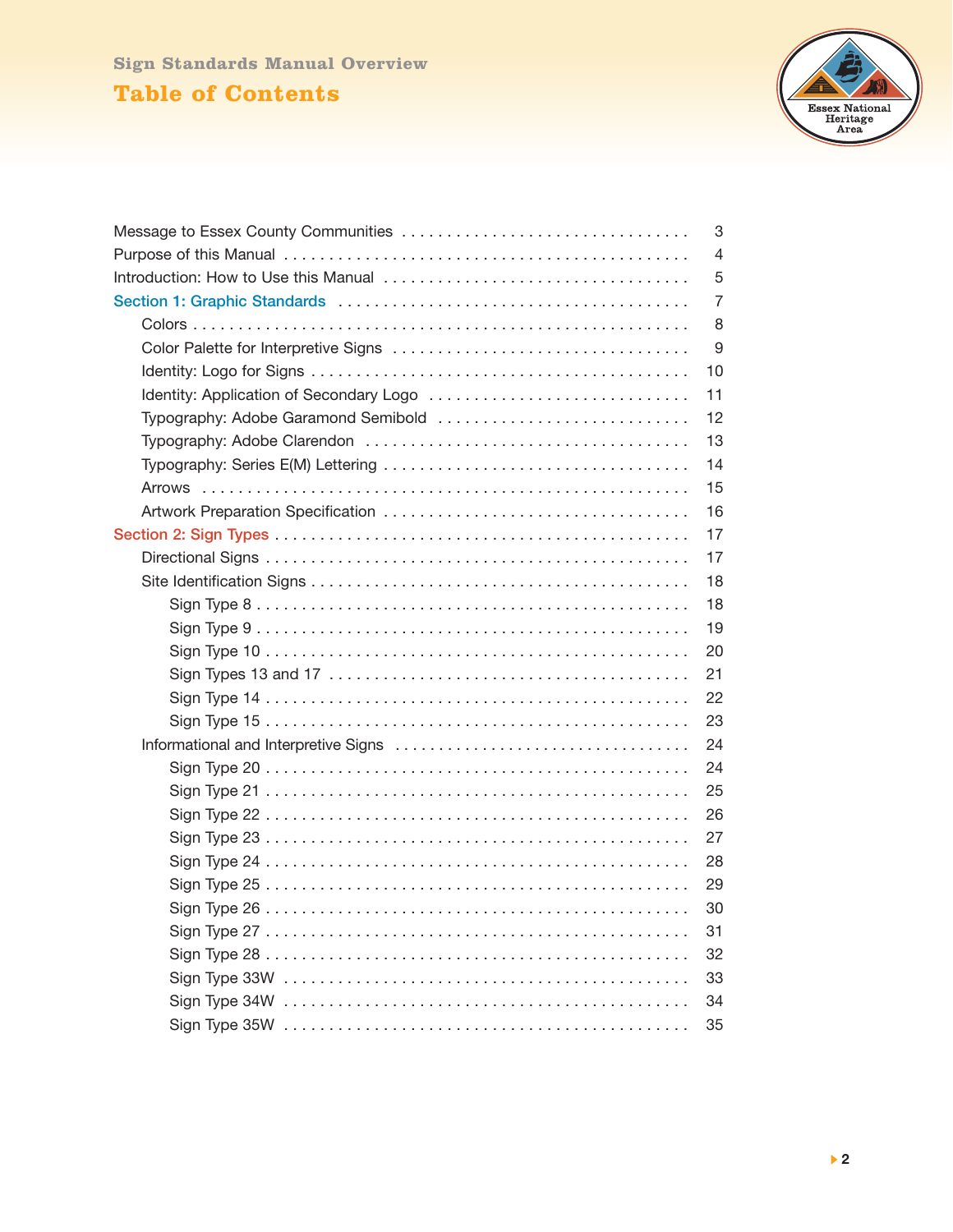#### **Message to Essex County Communities**



Since the early 1600's, colonists have been finding their way around Essex County. Nearly four centuries later we are fortunate to have many of these early destinations still available to residents and visitors. These nationally significant historic and natural resources of Essex County are now federally designated as the Essex National Heritage Area.

The history of our region is far more accessible to the visiting public if it is presented in its entirety. By integrating the historical stories of each resource and linking them together visually, cultural tourism can flourish to the benefit of visitors and communities alike.

The unified signage system described in this manual has been designed to support the thirty four communities of Essex County as they work in partnership with the Essex National Heritage Area and the Essex National Heritage Commission to make these resources more accessible to the public.

This manual establishes graphic and technical standards for directional, identification and interpretative signs in order to link the visitor centers, the historic resources, the natural resources and the communities to a variety of modes of transportation in a clear, unified and consistent manner.

The Essex National Heritage Commission has provided staff support and financing in conjunction with a grant from the Transportation Enhancement Grants of the federal ISTEA program administered by the Massachusetts Highway Department for the implementation of the unified signage system.

We welcome new partnerships at the state, regional and local levels in continuing to link the communities of Essex County to the historic sites, districts, natural areas, public access, parking, bike trails, walk paths and waterways of the Essex National Heritage Area.

Sincerely,

Annie C. Harris Executive Director Essex National Heritage Commission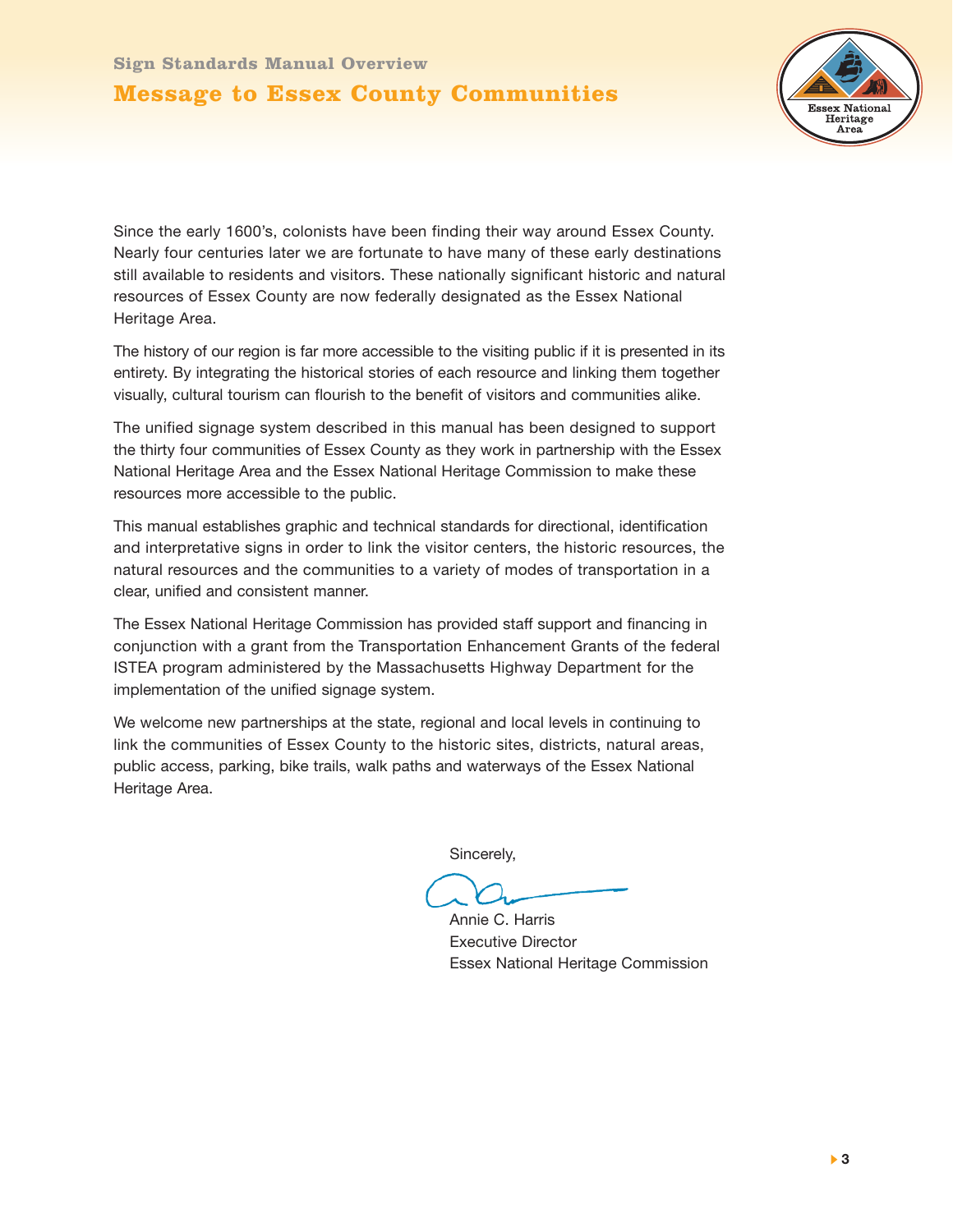

#### **The purpose of this manual and the implementation of the Essex National Heritage Area unified signage system is to achieve the following goals:**

- A region that is visually unified provides a welcoming statement for tourists.
- A region that is visually unified generates a sense of pride in its residents.
- A region that is visually unified is a more powerful marketing and economic development tool than an individual community.
- An historic natural resource that is visually linked to the Essex National Heritage Area through this unified signage system will increase its visitorship and strengthen its role over time.
- A systematic sign system promotes safe and efficient transportation.
- Use of the sign standards manual ensures a clear and consistent message.
- The sign manual provides a structure for future updating and maintenance.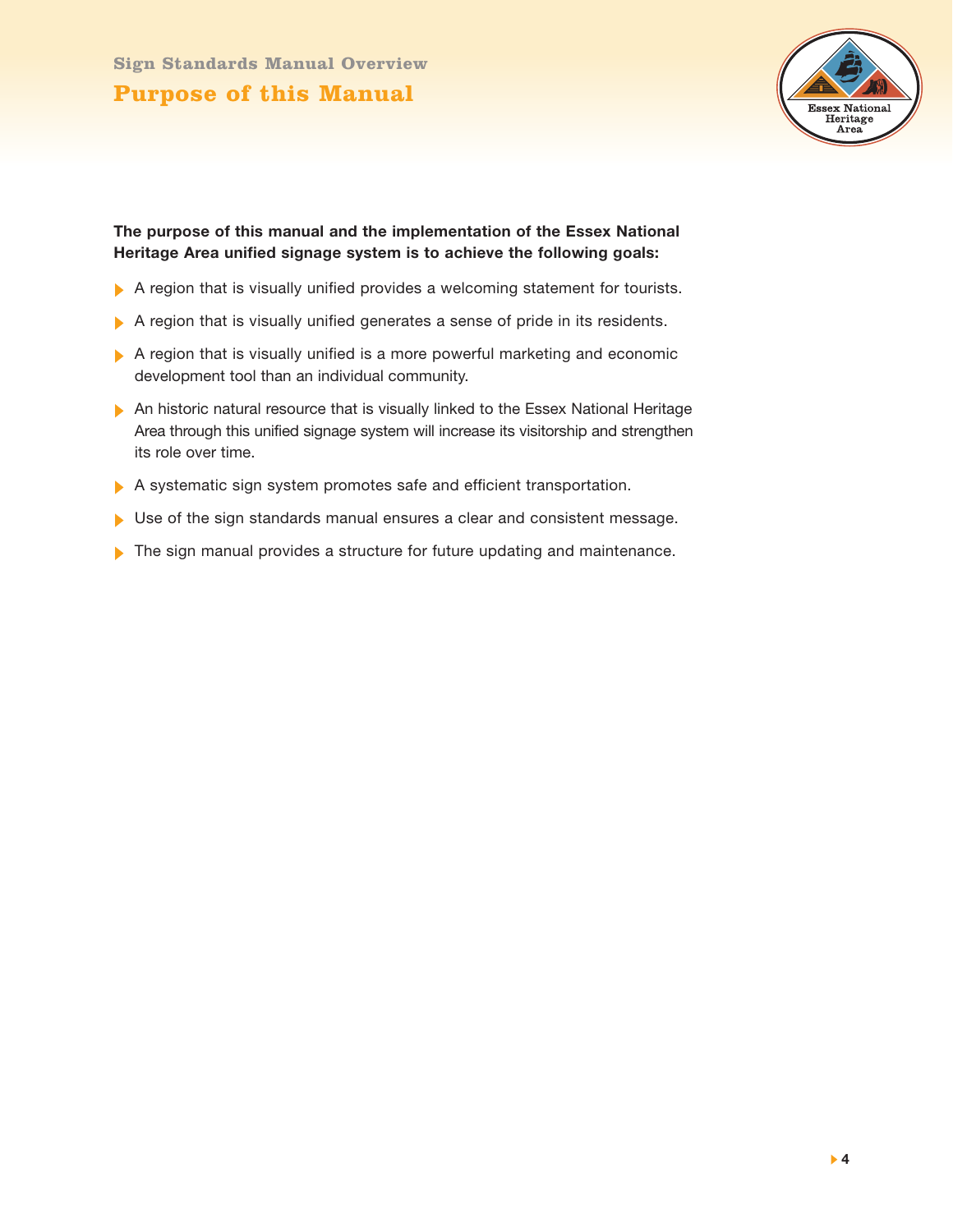# **Introduction: How to Use this Manual**



The purpose of the ENHA Sign Standards Manual Overview is to provide guidelines and standards for the unified signage system being implemented throughout the Essex National Heritage Area. A region that is visually unified avoids disorganized sign clutter, makes a clear welcoming statement to visitors, and generates a sense of pride among residents in the uniqueness of the Area. The unified signage system requires coordinated and standardized procedures for planning, designing and implementing a hierarchy of sign types to meet every need, from directional roadside signs to historic and national resource site identification signs and information and interpretive signs. The goal of these quality signs is to link local features throughout the Area with consistent, attractive, and helpful signage to improve public access to the Area.

There are two major sections of this Manual – Graphics Standards and Sign Types. The Graphics Standards section summarizes issues of style, font and color and includes a color palette for interpretive signs. The Sign Types section of the manual will identify the three major categories of signs and review the many available sign designs within these categories.

#### **Section One — Graphic Standards**

The Graphic Standards section provides an overview of the graphics requirements that must be adhered to when designing a sign within the ENHA unified signage system. The section contains information on color standards, logo use, font specifications, and artwork preparation specifications. *Please note that the color palette provided in this manual is an approximate color representation. Next to each square on the palette, there is a reference code for the exact color of Benjamin Moore paint that is used (example Standard Dark Purple, BM2076-10). Please refer to a Benjamin Moore paint chip for each color to see the exact color.*

#### **Section Two — Sign Types**

Within this Sign Manual Overview, dozens of sign type options are divided into three main groups: 1) the directional roadside signs; 2) the site identification signs; and 3) informational and interpretive signs. Within each of these three categories, there are a full range of sizes, shapes and structures from which to choose. The signs are designed to help get people to their destinations more efficiently and to enhance drivers' and pedestrians' awareness of available historic and natural resources throughout the 34 communities of the Essex National Heritage Area.

Within each of the three overall sign type categories (directional, site identification and informational/interpretive signs) in the Sign Manual Overview, details and specifications are provided. Each sign type has an identifying number assigned along with a descriptive name (Example: Sign Type 8: Site Identification, Large, Double Post Sign). Also included for each sign type is information on dimensions, basic materials and graphics information,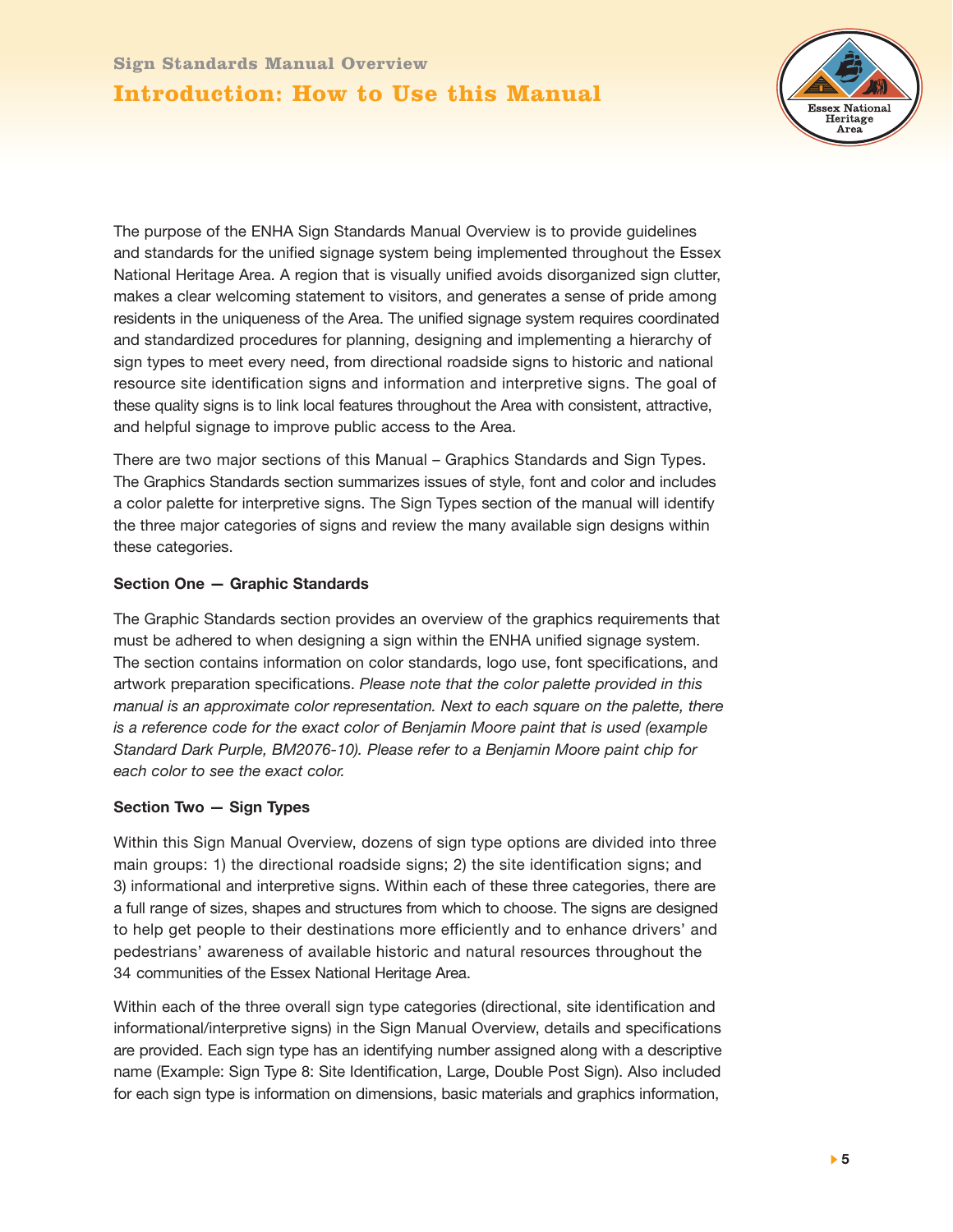

sample layouts, sample sign frames and some structural features. *Please note that this Sign Manual Overview is designed to provide the basic information needed when comparing and choosing an appropriate sign for a project. For more detailed information on each sign type, including specific information involving measurements, materials, graphic requirements, construction, and installation requirements, please contact the Essex National Heritage Commission at 978-740-0444 or* www.essexheritage.org*.*

**The Essex National Heritage Area unified signage system provides designs for the following sign programs:**

- **Historic Districts** Identification signs to be posted at the entrances to, and exits from, local historic districts in communities throughout Essex County.
- **Historic Sites** Identification, informational, and interpretive sign options are provided to meet a variety of site needs, from buildings to museums to hallowed grounds.
- **Natural Resource Sites** Identification, informational and interpretive sign options are provided to meet a variety of site needs, from parks to vistas to trails, including multi colored trailblazers.
- **Railway Stations Welcome** Informational signs with maps for the 19 area MBTA stations.
- **Roadside Directional Signage** Directional signs for natural and historic sites, as well as the Area's Visitor's Centers. These signs are for state and local roadways.
- **Historic Farms and Farmstands** Identification, informational and directional sign designs.

If you would like further information and assistance in using this manual, or more details or specifications regarding a specific sign type, please contact the Essex National Heritage Commission at 978-740-0444 or www.essexheritage.org.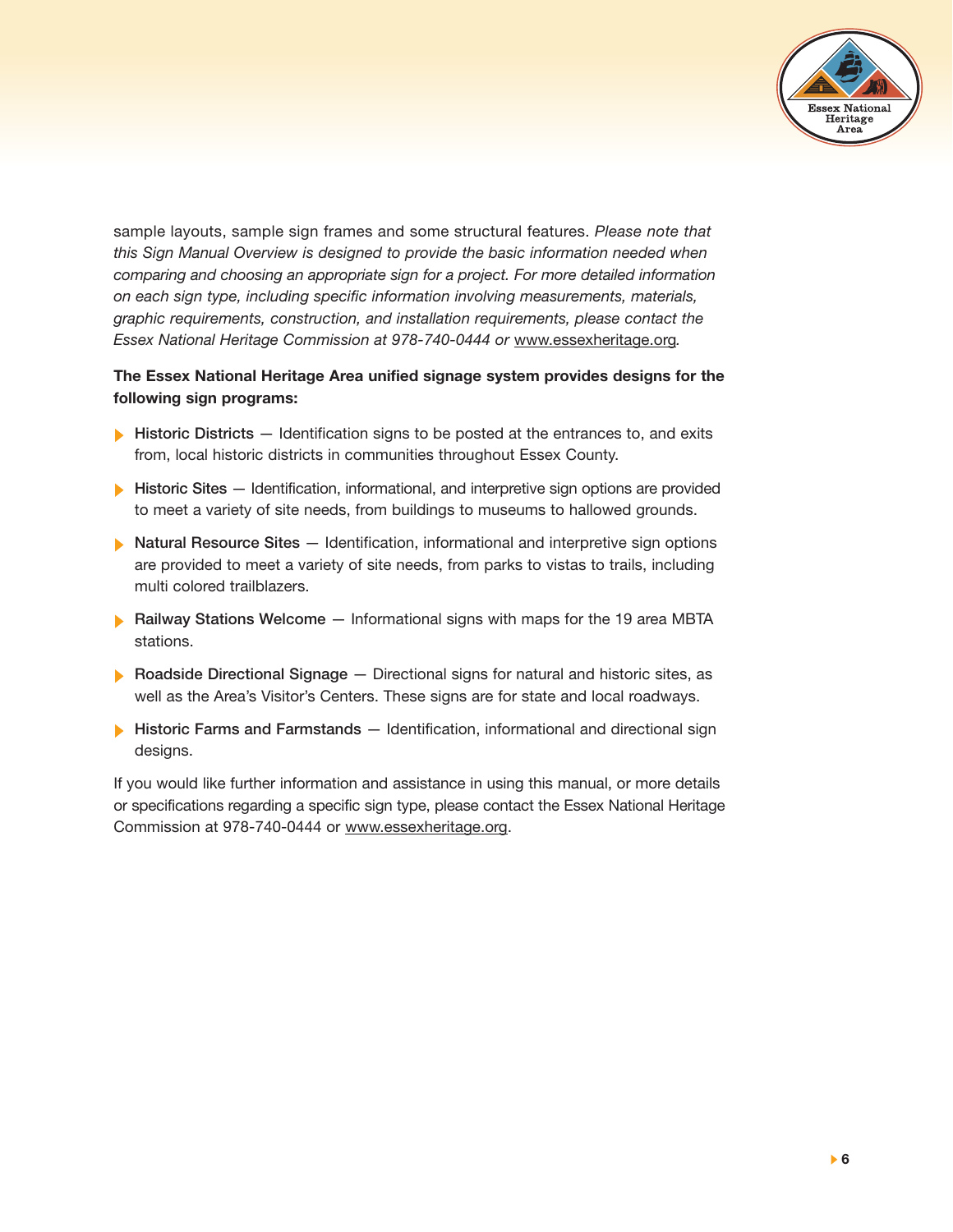

This section details the correct usage of colors, logos, typography and arrows for all sign types specified in the manual. It is important to read and refer to this section to ensure consistency and accuracy of these elements.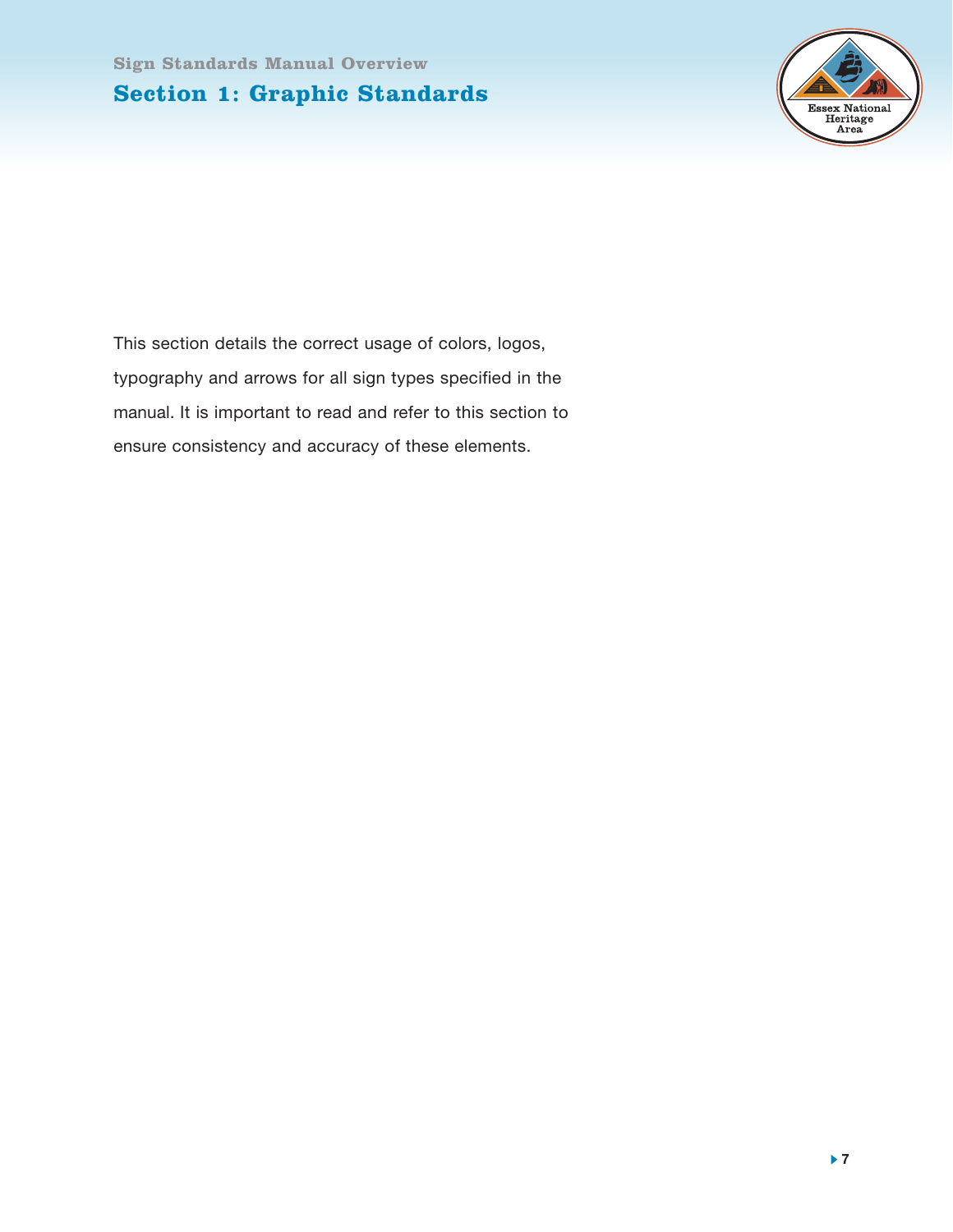

#### **Colors**

The standard colors for the Essex National Heritage Area unified signage system are listed below. The colors conform to the color standards developed by the Federal Highway Administration (FHA). These colors are easily recognized and understood by the public.

Consistent use of color is a key element in the successful implementation of the unified signage system.

Refer to page 9 for the color palette to be used for interpretive signs.

| Color        | <b>Specifications</b>                                  |                                                   |  |
|--------------|--------------------------------------------------------|---------------------------------------------------|--|
| White        | reflective sheeting:<br><b>FHA White</b>               | <b>High Intensity Grade</b><br>and Engineer Grade |  |
| <b>Brown</b> | reflective sheeting:<br>FHA highway Brown, PR color #5 | <b>High Intensity Grade</b><br>and Engineer Grade |  |
|              | Paint: Benjamin Moore Historic Colors: Tudor Brown     |                                                   |  |
| <b>Black</b> | <b>FHA Black</b>                                       |                                                   |  |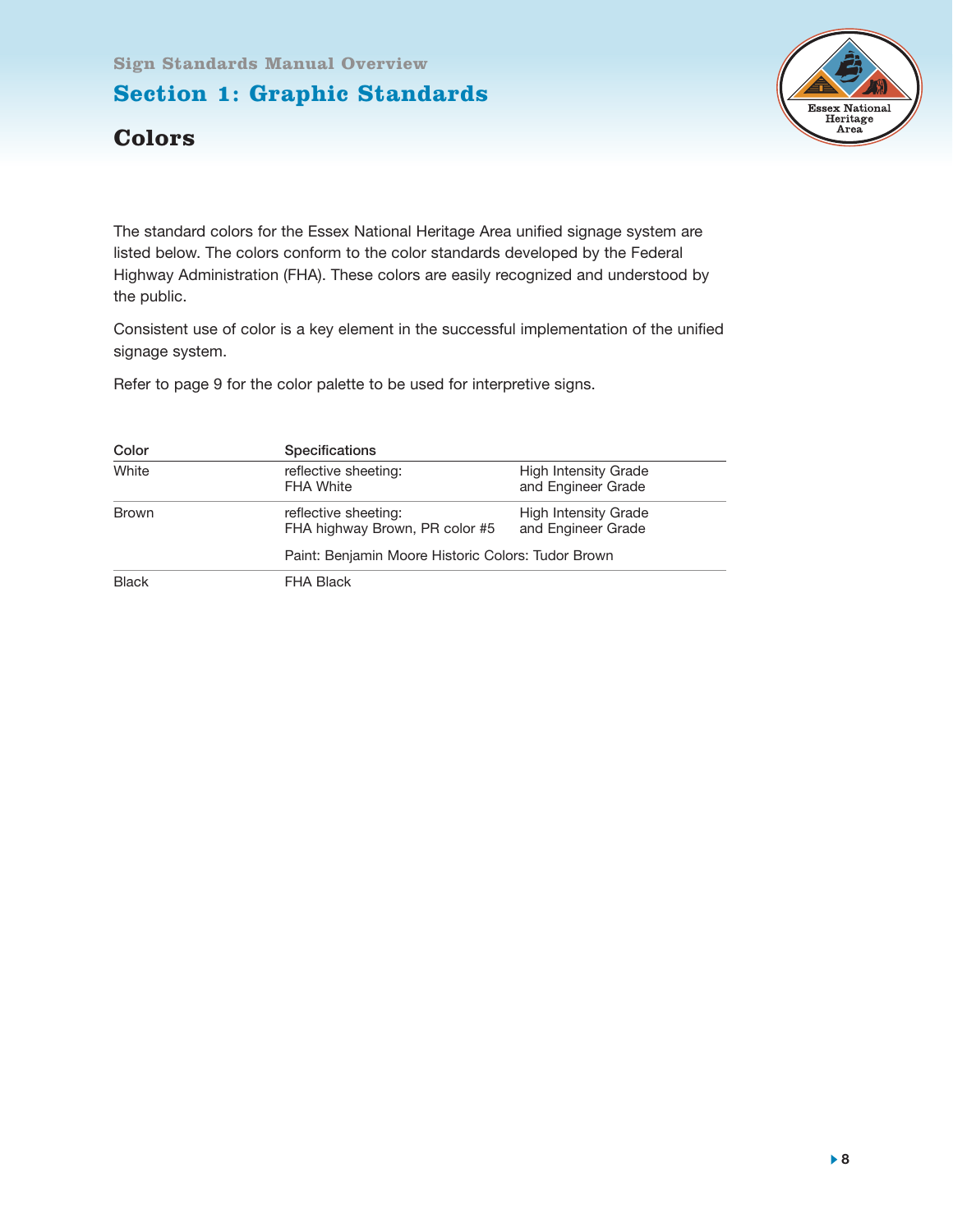# **Color Palette for Interpretive Signs**



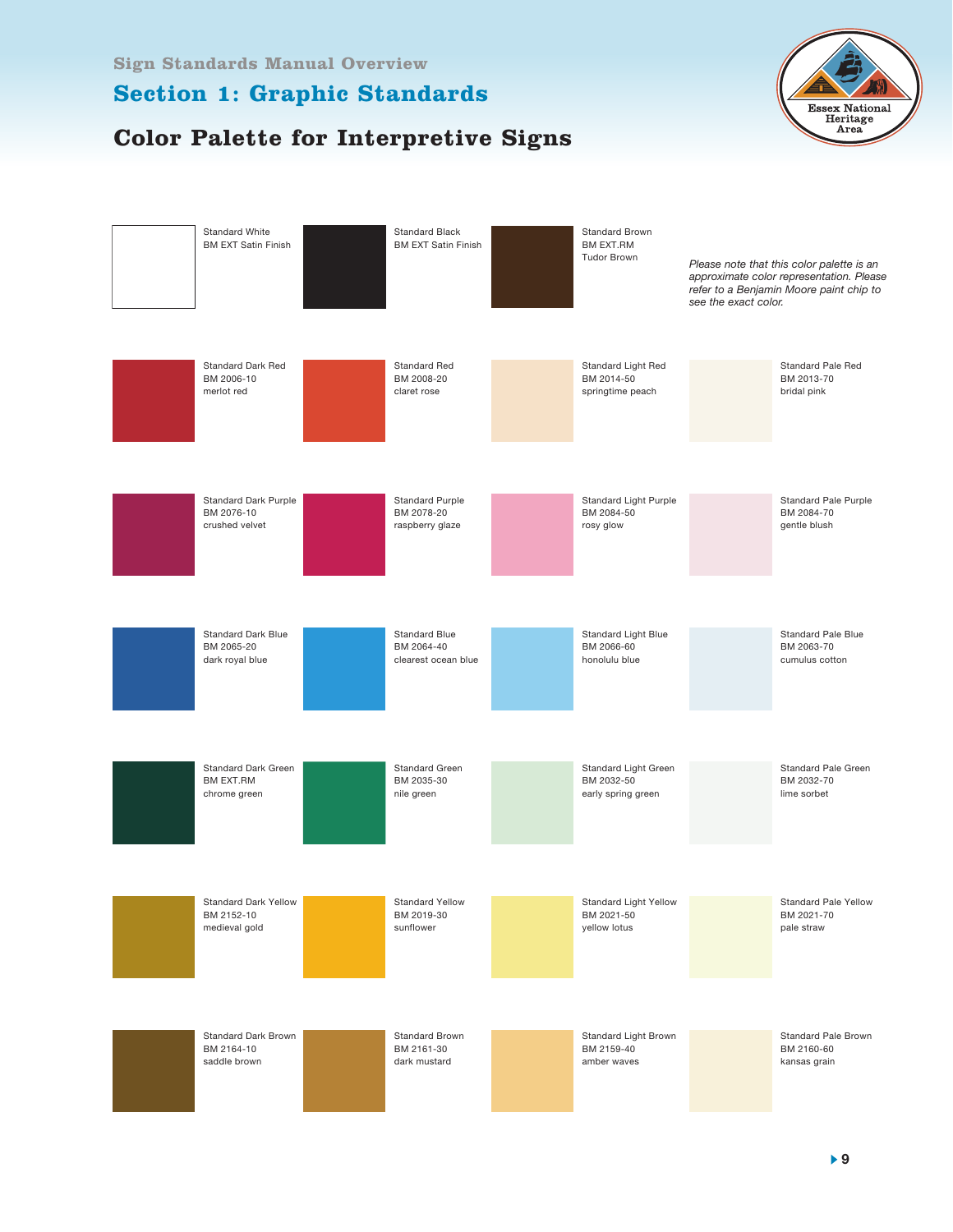#### **Section 1: Graphic Standards**



# **Identity: Logo for Signs**

The correct and consistent use of the logo on signs throughout Essex County will help to achieve a sense of identity for the Essex National Heritage Area as well as providing visible linkages between the visitor centers and other historic resources.

The Essex National Heritage Area logo incorporates three icons symbolizing the three themes for the Essex National Heritage Area: the *Early Settlement Theme*, the *Maritime History Theme* and the *Industrial Development Theme*.

When the full name, Essex National Heritage Area, is used with the logo it should appear in the following relationship of logo and logotype. The logotype typeface is Clarendon Bold as manufactured by Adobe Systems, available at www.adobe.com. Letter spacing and word spacing is as shown below.

The logo should be used only as shown; white on dark background for signs. The logo should never be altered and should always be reproduced from either a Photostat or output from the computer file at the minimum of 1200 dpi. For an electronic file of the logo, contact the Essex National Heritage Commission at 978-740-0444.



Shown in 100ths/inch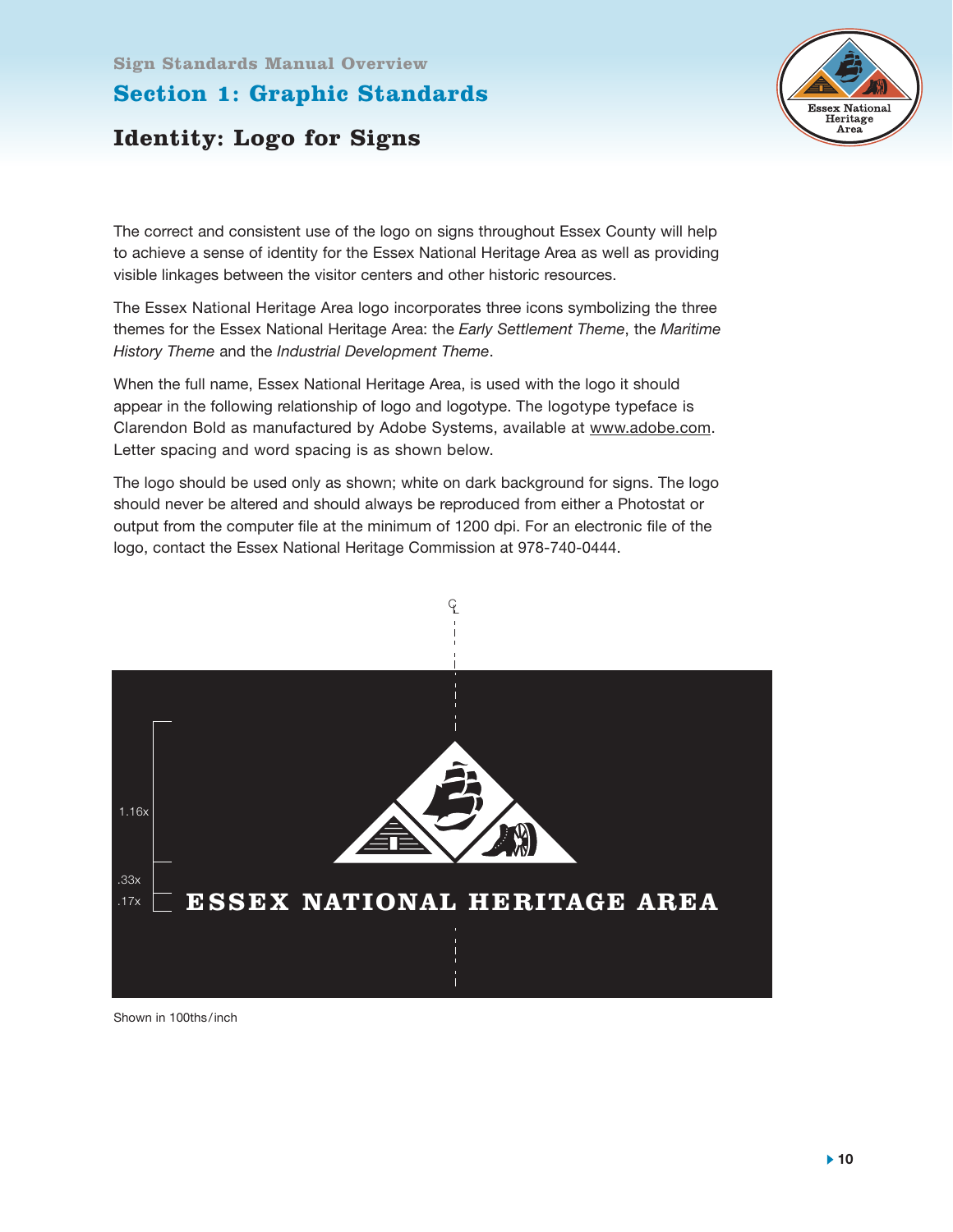#### **Section 1: Graphic Standards**



# **Identity: Application of Secondary Logo**

Many of the historic resources throughout the county already have an established logo. In order to achieve a sense of identity for the Essex National Heritage Area and to maintain the identity needs of a particular resource, the unified signage system is flexible and can incorporate both logos.

When the situation calls for the use of two logos on a sign the following example shows the relationship of logo, logotype, and spacing. This alternate application applies for the following sign types:

9A, 9B, & 9C; 10A, 10B, & 10C; 22A, 22B, & 22C; 23A, 23B, & 23C

The size relationship of the primary to secondary logo should be about 5 to 3.

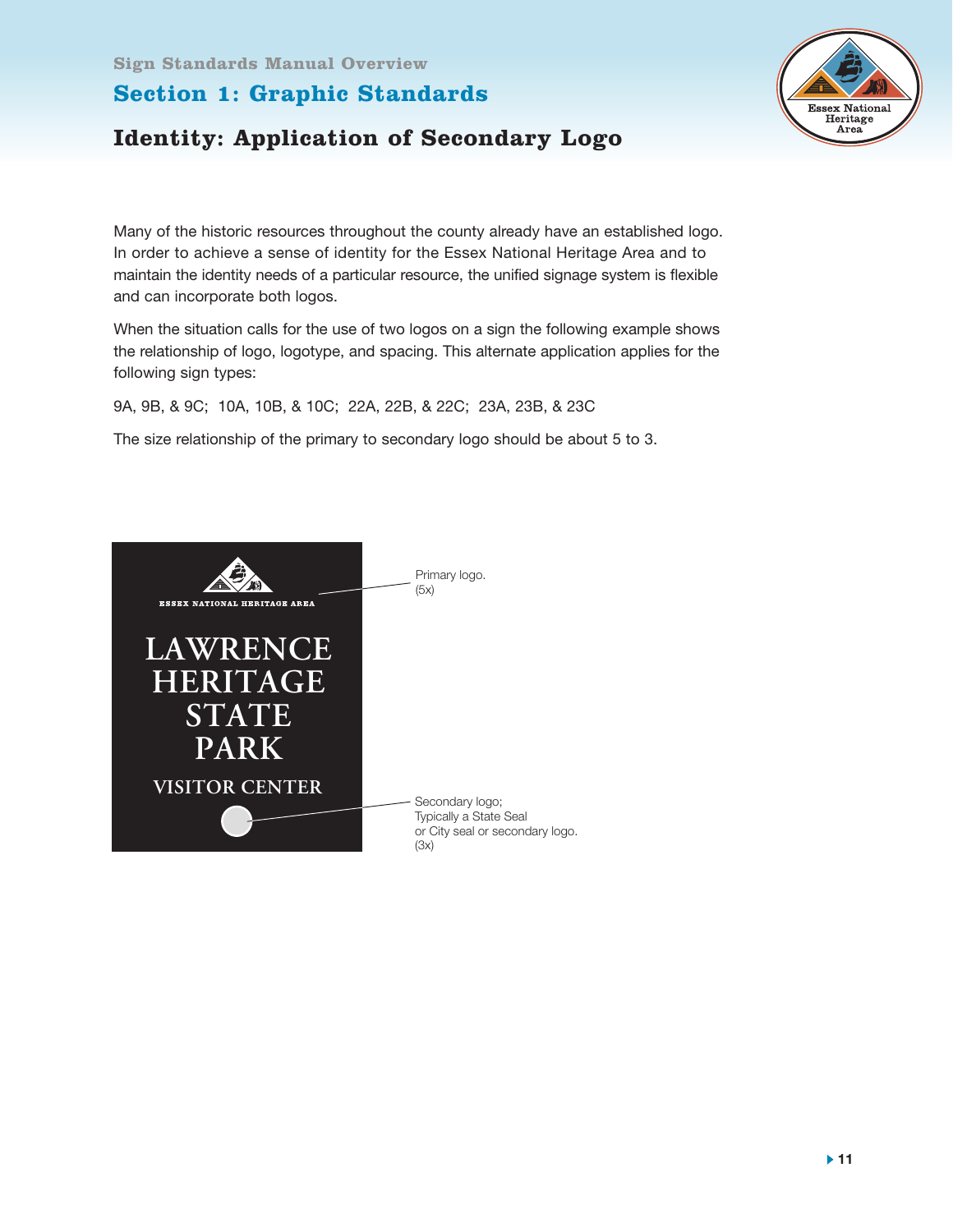#### **Section 1: Graphic Standards**



#### **Typography: Adobe Garamond Semibold**

Adobe Garamond Semibold is the first of three official typefaces for use in the Essex National Heritage Area unified signage system. Adobe Garamond Semibold is predominently specified for all identification and interpretative signs.

The typography is used two ways: All Uppercase or Upper & Lowercase. Each sign type layout/drawing clearly shows which case is correct for that application.

Letterspacing for all Uppercase is "open" while letterspacing for Upper & Lowercase shall be "slightly open." See below for samples of appropriate letterspacing.

Adobe Garamond Semibold is available at www.adobe.com.

# **ABCDEFGHIJKLMNOP QRSTUVWXYZ abcdefghijklmnopqrstu**

**vwxyz 1234567890**

Adobe Garamond Semibold

# **GLOUCESTER**

Standard letterspacing & wordspacing-Uppercase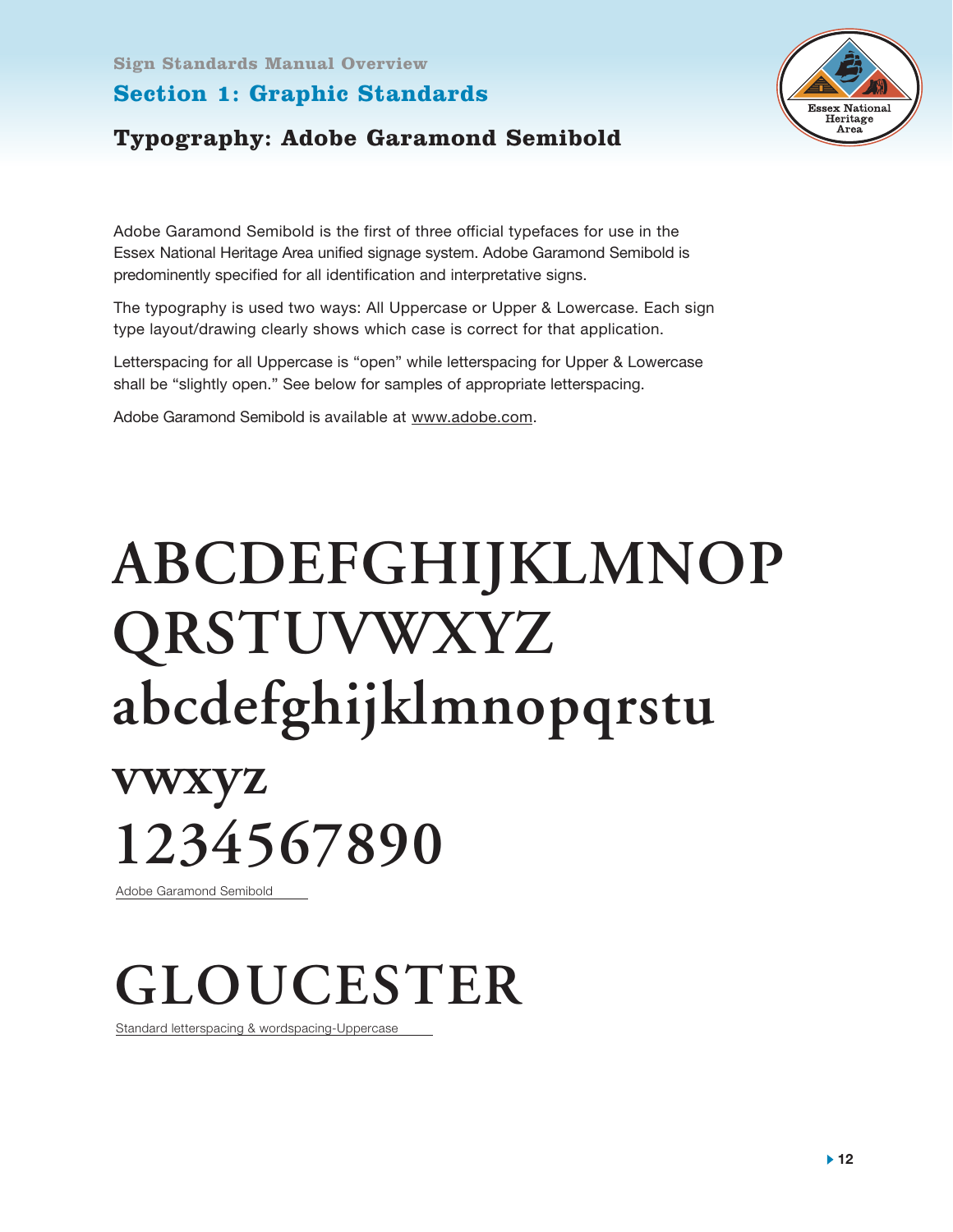#### **Section 1: Graphic Standards**



#### **Typography: Adobe Clarendon**

Adobe Clarendon Regular is the second of three official typefaces for use in the Essex National Heritage Area unified signage system. Adobe Clarendon Regular is predominently specified for all state and local roadway signs.

The typography is used two ways: All Uppercase or Upper & Lowercase. Each sign type layout/drawing clearly shows which case is correct for that application.

Letterspacing for all Uppercase is "open" while letterspacing for Upper & Lowercase shall be "slightly open." See below for samples of appropriate letterspacing.

Adobe Clarendon Regular is available at www.adobe.com.

# ABCDEFGHIJKLMNOP QRSTUVWXYZ abcdefghijklmnopqrstu vwxyz 1234567890

Adobe Clarendon Regular

# GLOUCESTER

Standard letterspacing & wordspacing-Uppercase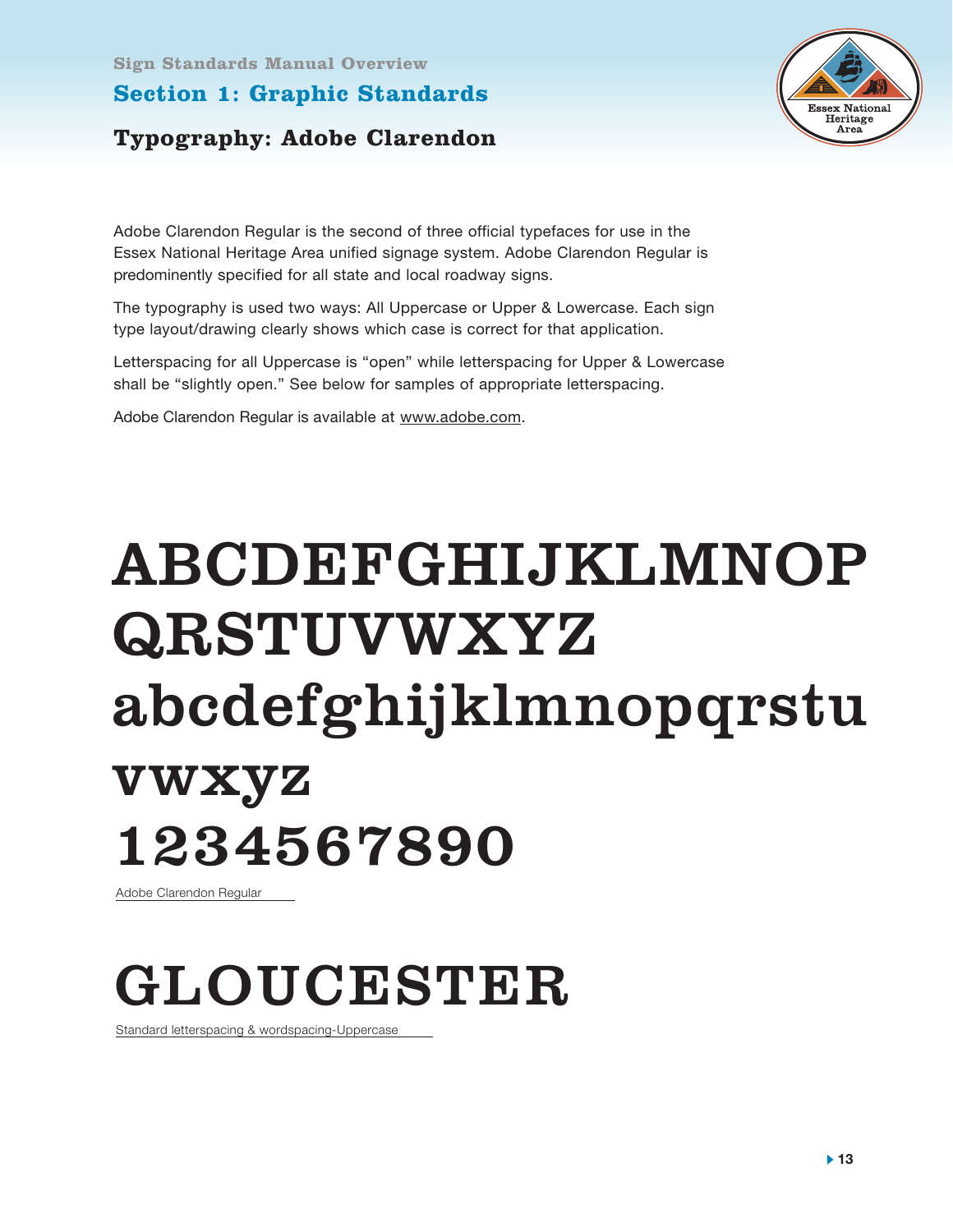#### **Section 1: Graphic Standards**

# **Typography: Series E(M) Lettering**



Series E(M) Lettering is the third official typeface for use in the Essex National Heritage Area unified signage system. The typeface to be used on all interstate signs is the Federal Standard Series "E" modified. All letters for interstate signs shall be uppercase. Letterspacing should meet Federal Standard guidelines.

# ABCDE1234

Series E(M) Lettering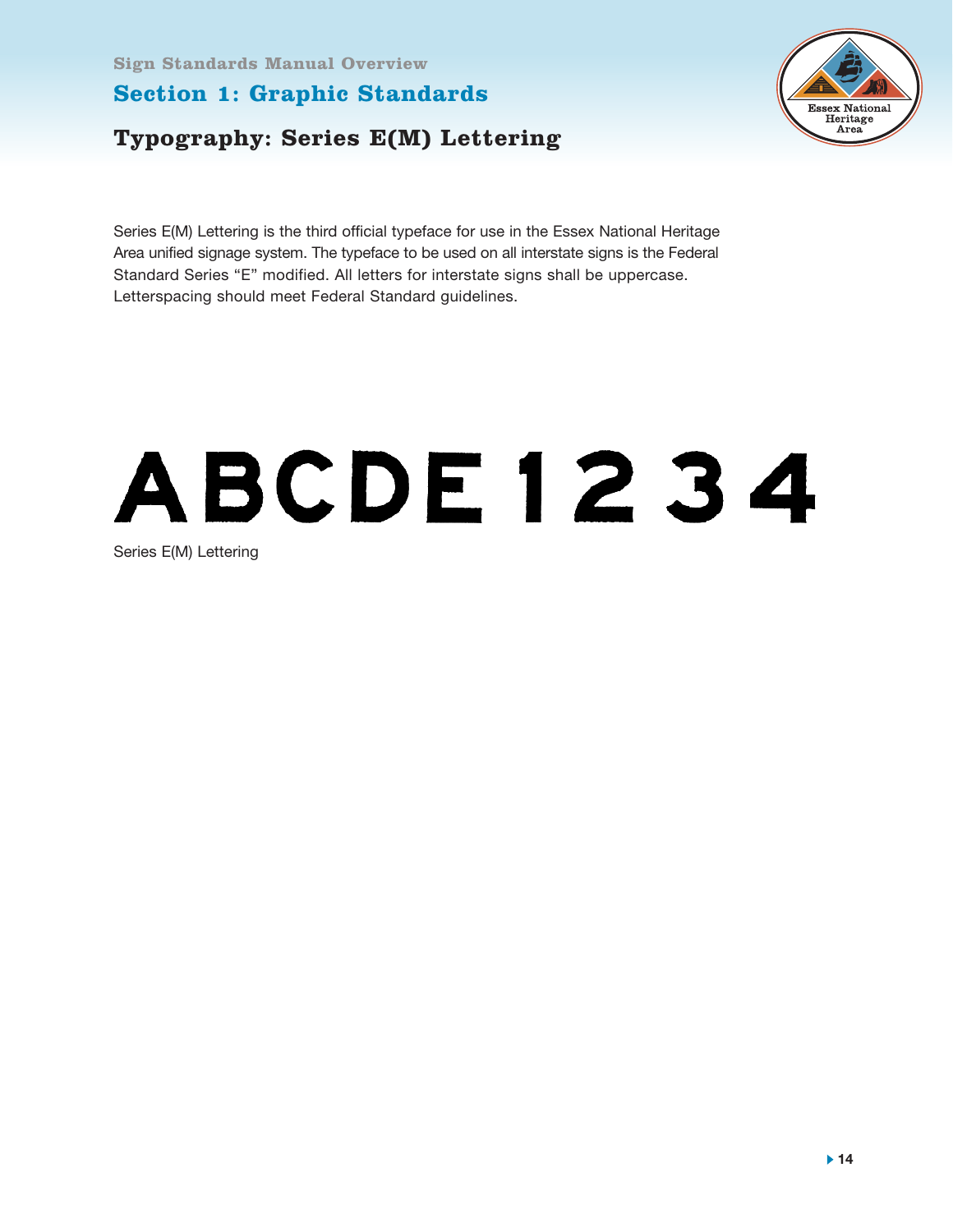#### **Section 1: Graphic Standards**



#### **Arrows**

The arrow artwork shown below is the standard arrow to be used on signs. Consistent use of the Essex National Heritage Area standard arrow style is an important part of the system's identity and image. For an electronic file of the arrow, contact the Essex National Heritage Commission at 978-740-0444.

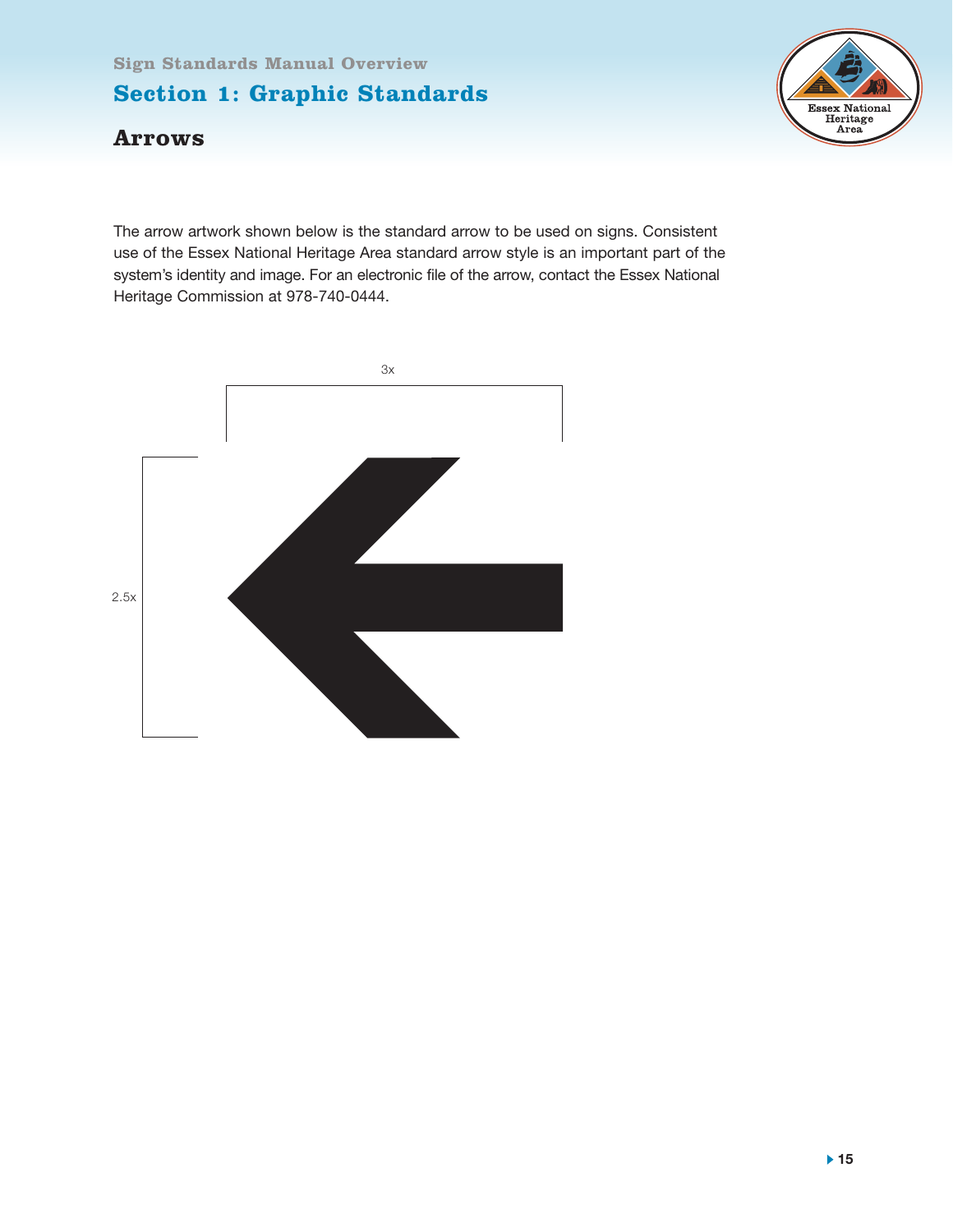



All graphics shown in this manual are "For Position Only" (FPO) images. All images and graphics for production are to be provided by the Owner. The following are guidelines for final production art preparation and submittal:

**1.** Photographs are to be original, continuous tone images, halftone images are not acceptable. The Sign Contractor will be responsible for scanning the provided original images for final production.

**2.** Images submitted in digital format are to be scanned at a resolution high enough to ensure quality reproduction at final output size. Coordinate resolution requirements of all digital images with the Sign Contractor.

**3.** All digital graphics are to be provided in vector format, at full scale. Graphics must be produced using a professional grade graphics program, and saved to diskette, zip disk, or CD-rom. A hardcopy of all digital graphics must also be provided for reference.

**4.** All text for signs must be provided in "text rich" digital format for use on either Mac or PC systems. In addition, the owner must provide hardcopy of the text for reference.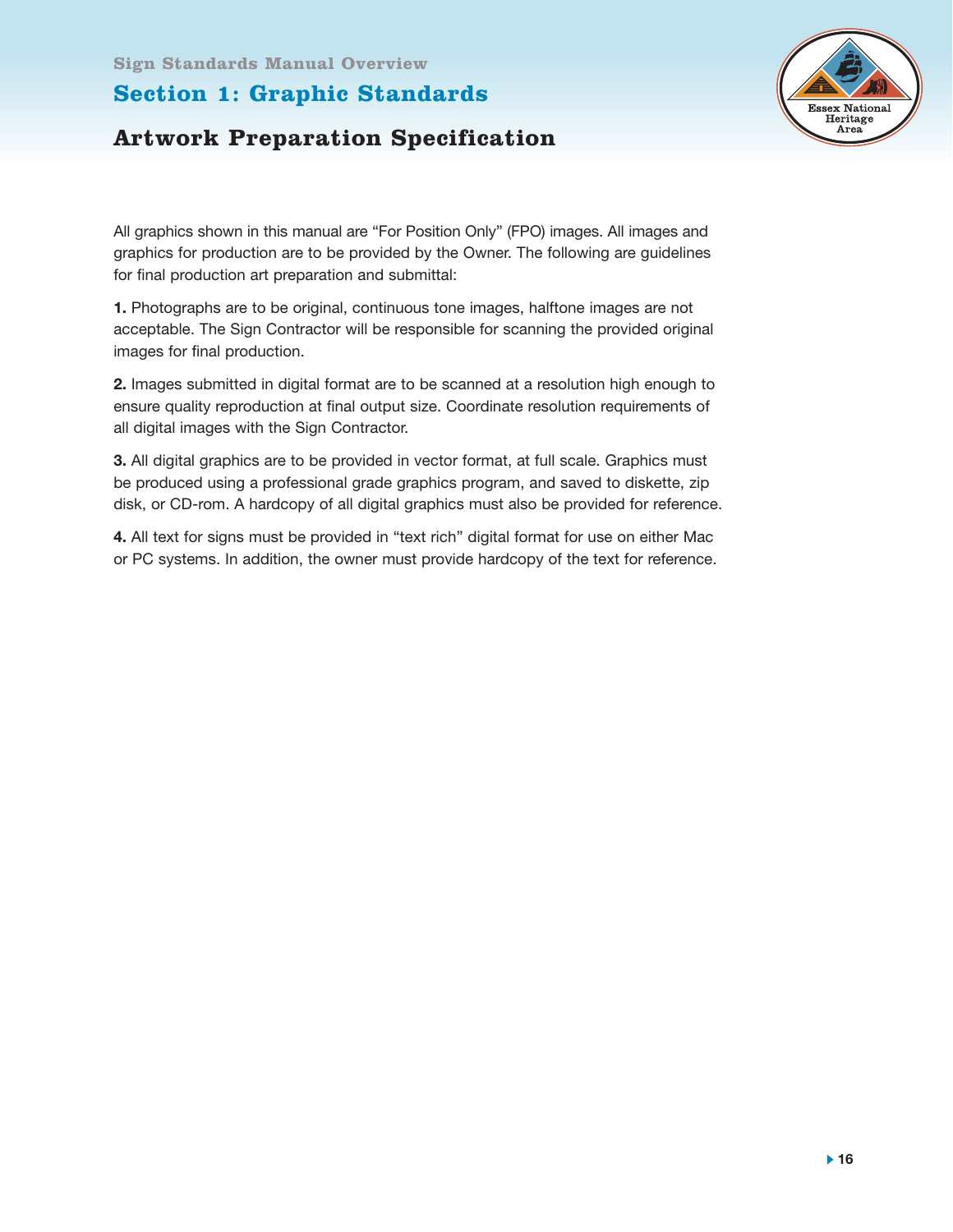**Section 2: Sign Types**

#### **Directional Signs**

Essex National Heritage Area

Double and single posted, single sided 1/8" aluminum panel signs, to conform to Massachusetts highway standards. These signs are used on Interstate and State Highways and direct visitors to specific sites and Visitor Centers within the Essex National Heritage Area.



**Sign Type 6D**: Local Roads **Sign Type 5D**: State Roadways **Sign Type 7D: Local Roads**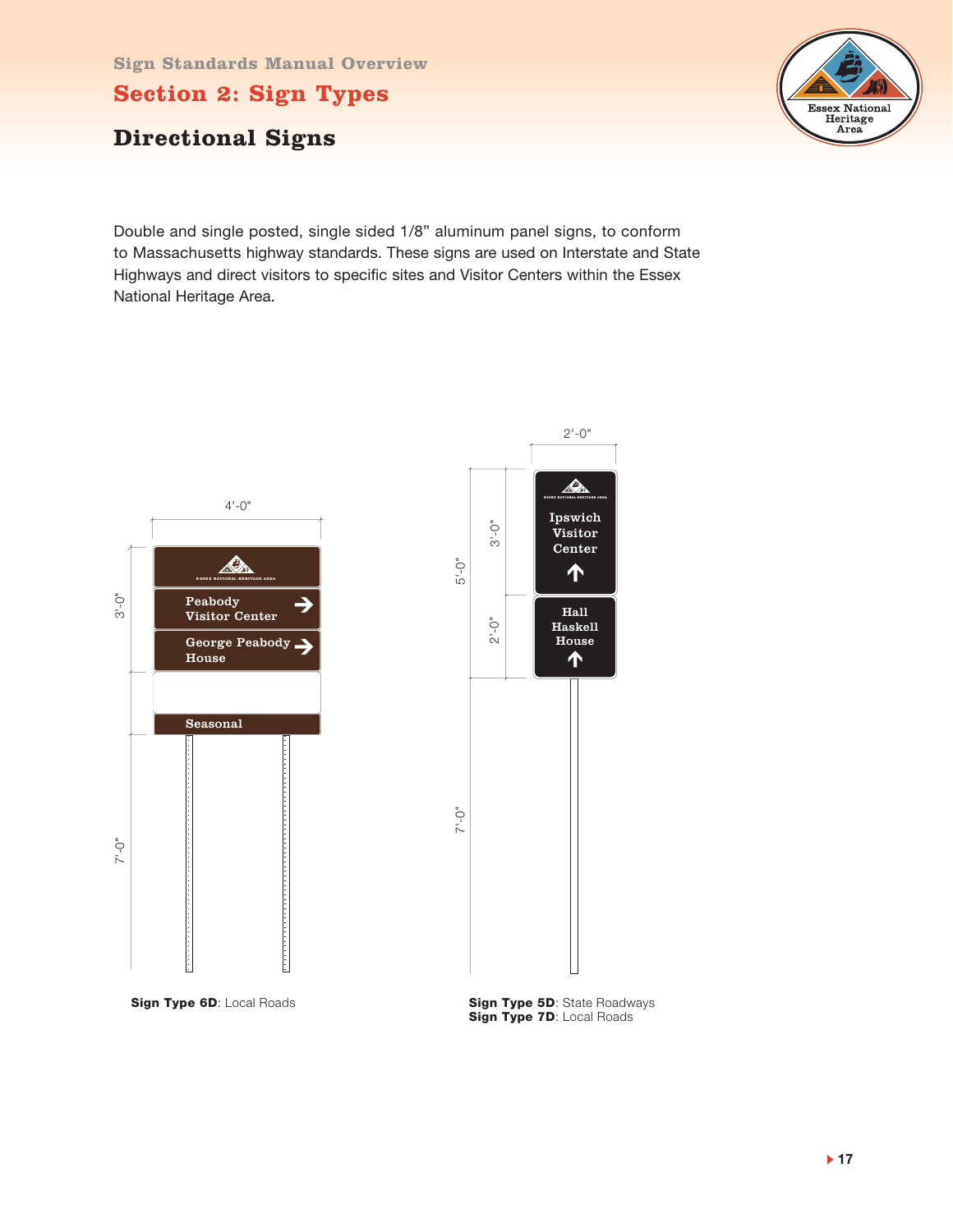# **Site Identification Signs: Sign Type 8**



Double posted, single sided panel signs. Sign panel 3'-6" x 6'-0", and paint finished to match ENHA Standard Brown with 3M white reflective text. The sign panel is 3/4" medium density plywood. Text is Adobe Garamond Semibold.



**Sign Type 8A: Colonial Wood Frame, White** 



**Sign Type 8B**: Rustic Wood Frame, Brown **Sign Type 8C**: Traditional Metal Frame, Black



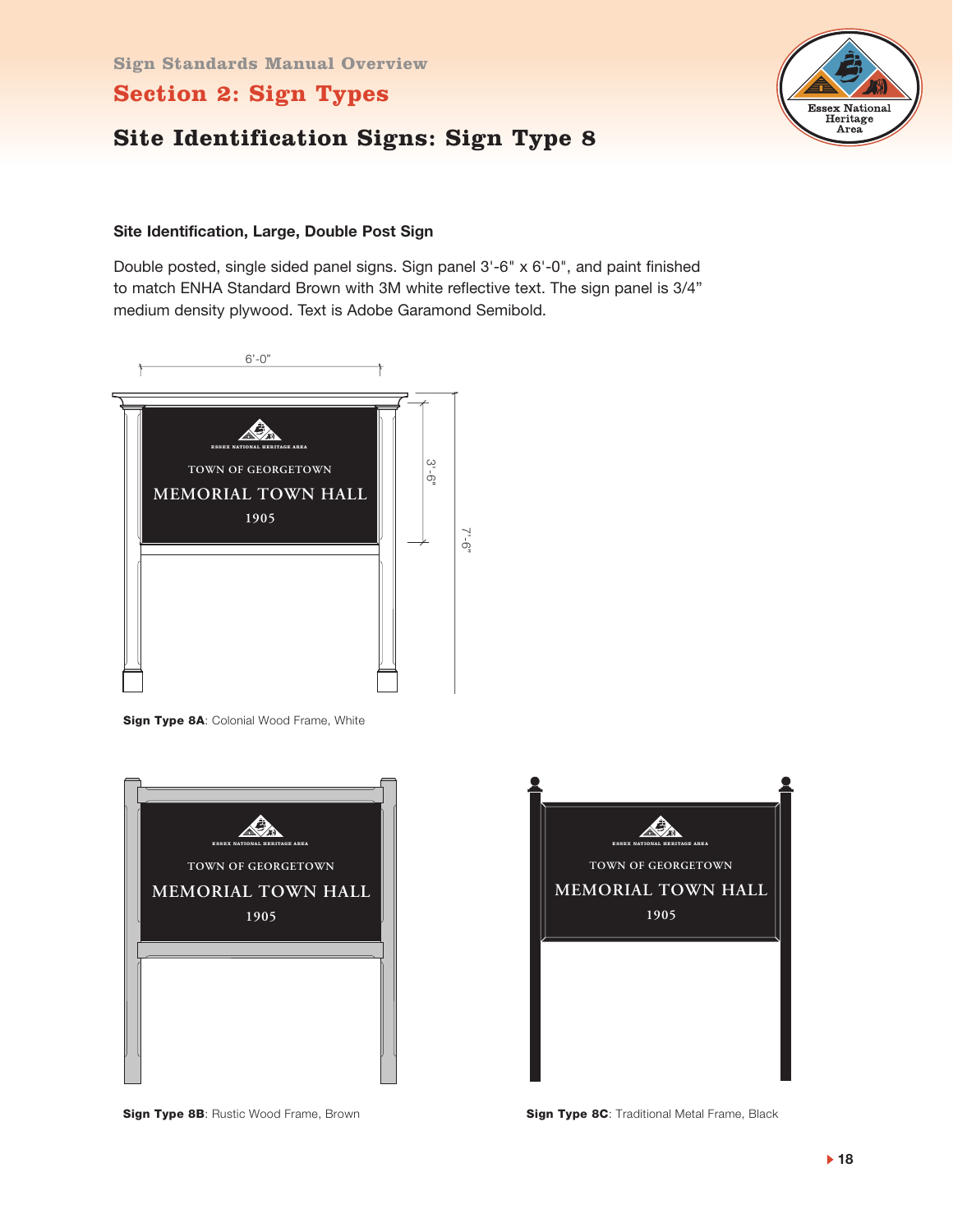#### **Site Identification Signs: Sign Type 9**



#### **Site Identification, Medium, Tavern Style Sign**

These signs have a sign area of 6 square feet. Single posted, double sided panel signs. Sign panel 2'-3" x 2'-9", and paint finished to match ENHA Standard Brown with 3M white reflective text. The sign panel is 3/4" medium density plywood. Text is Adobe Garamond Semibold.



**▶ 19** 

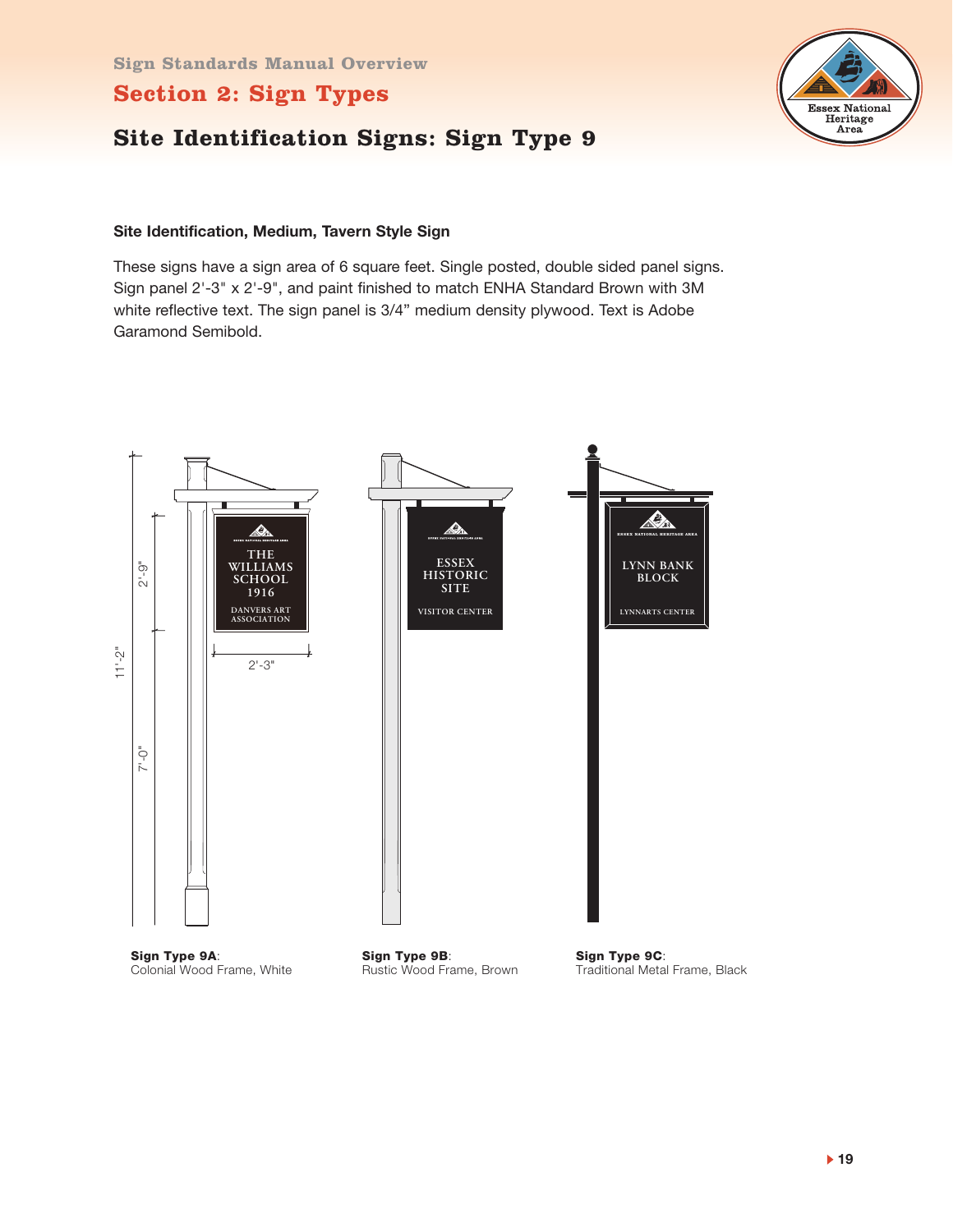# **Site Identification Signs: Sign Type 10**



#### **Site Identification, Small, Tavern Style Sign**

These signs have a sign area of 4 square feet. Single posted, double sided panel signs. Sign panel 1'-10" x 2'-2", and paint finished to match ENHA Standard Brown with 3M white reflective text. The sign panel is 3/4" medium density plywood. Text is Adobe Garamond Semibold.

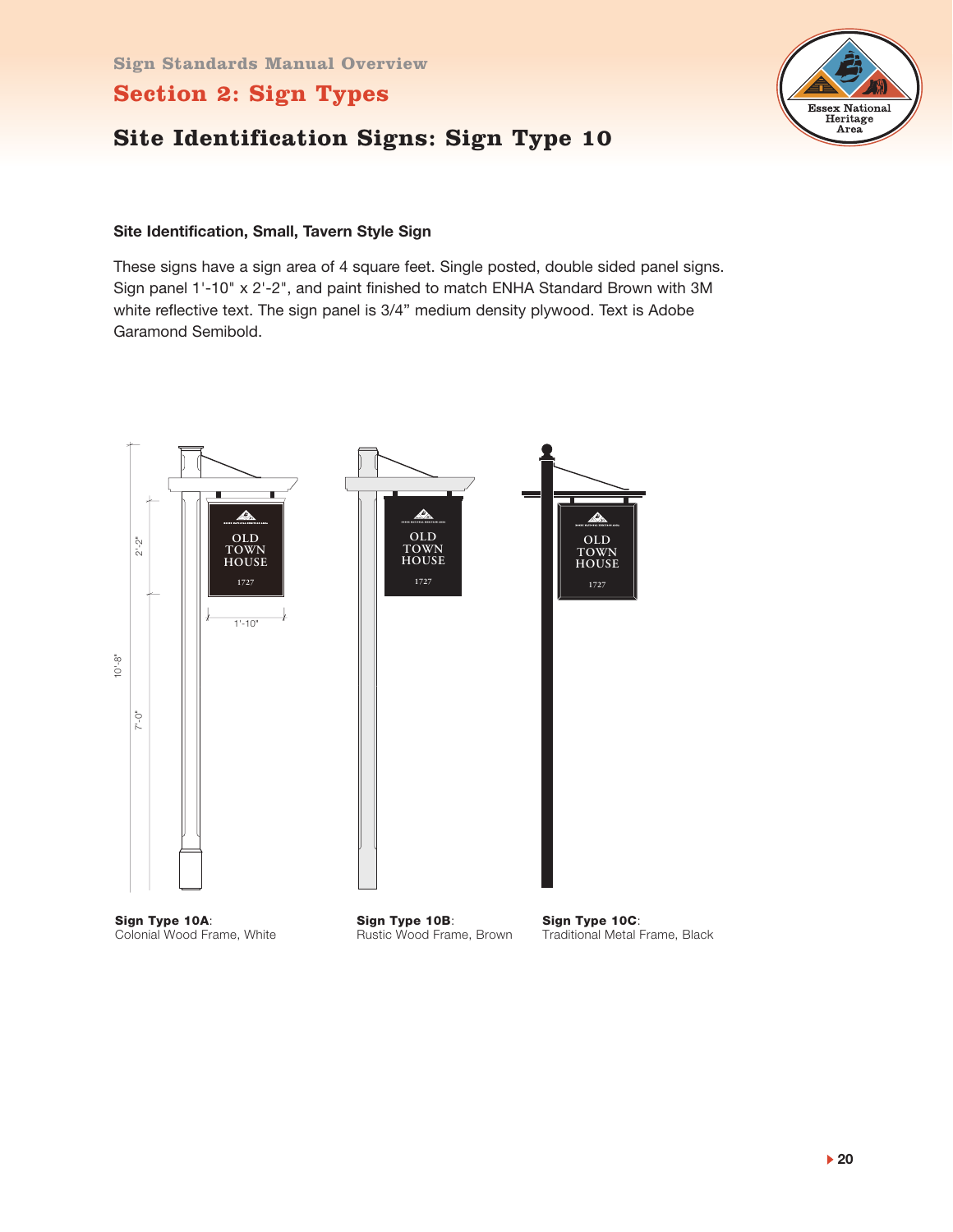

# **Site Identification Signs: Sign Types 13 and 17**

#### **Sign Type 13H: Additional Hanging Panel**

These signs are double sided 3/16" aluminum panels which hang from existing site identification signs. Sign panel sizes vary, and are paint finished to match color and finish of existing panel, with white screenprinted logo.

#### **Sign Type 17F: Additional Flag Mounted Panel**

These signs are double sided 3/16" aluminum panels which are mounted to existing site identification signs. Sign panels are paint finished to match ENHA Standard Brown with white screenprinted logo.



**Sign Type 13H:** Additional Hanging Panel **Sign Type 17F:** Additional Flag Mounted Panel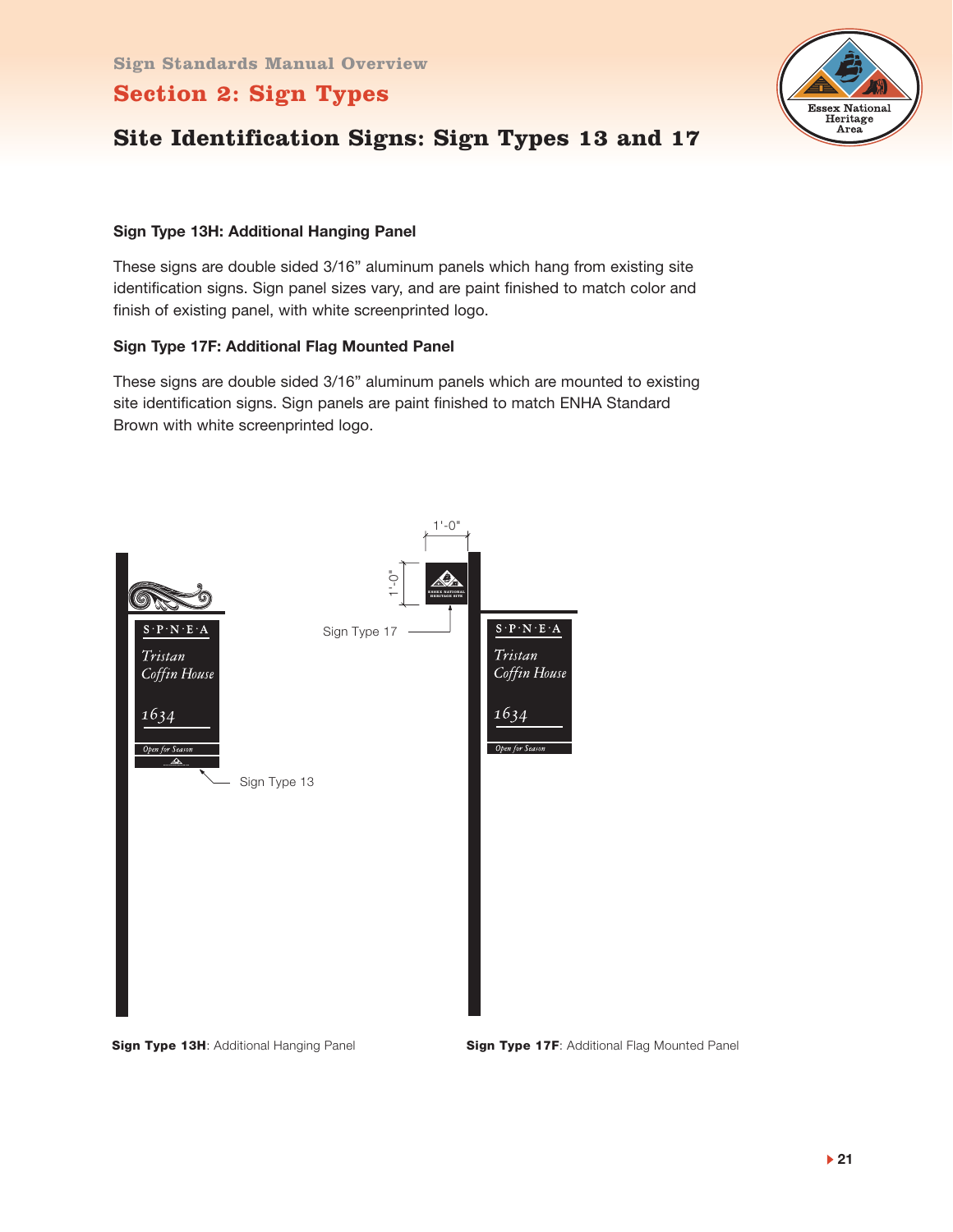



#### **Roadside Interpretive Sign**

Single post, 1/8" aluminum panel signs, to conform with Massachusetts highway standard 1-P5. Sign panel size is 3'-0"x 2'-0", and is paint finished to match ENHA Standard Brown with white screenprinted text. Text is Adobe Garamond Semibold.



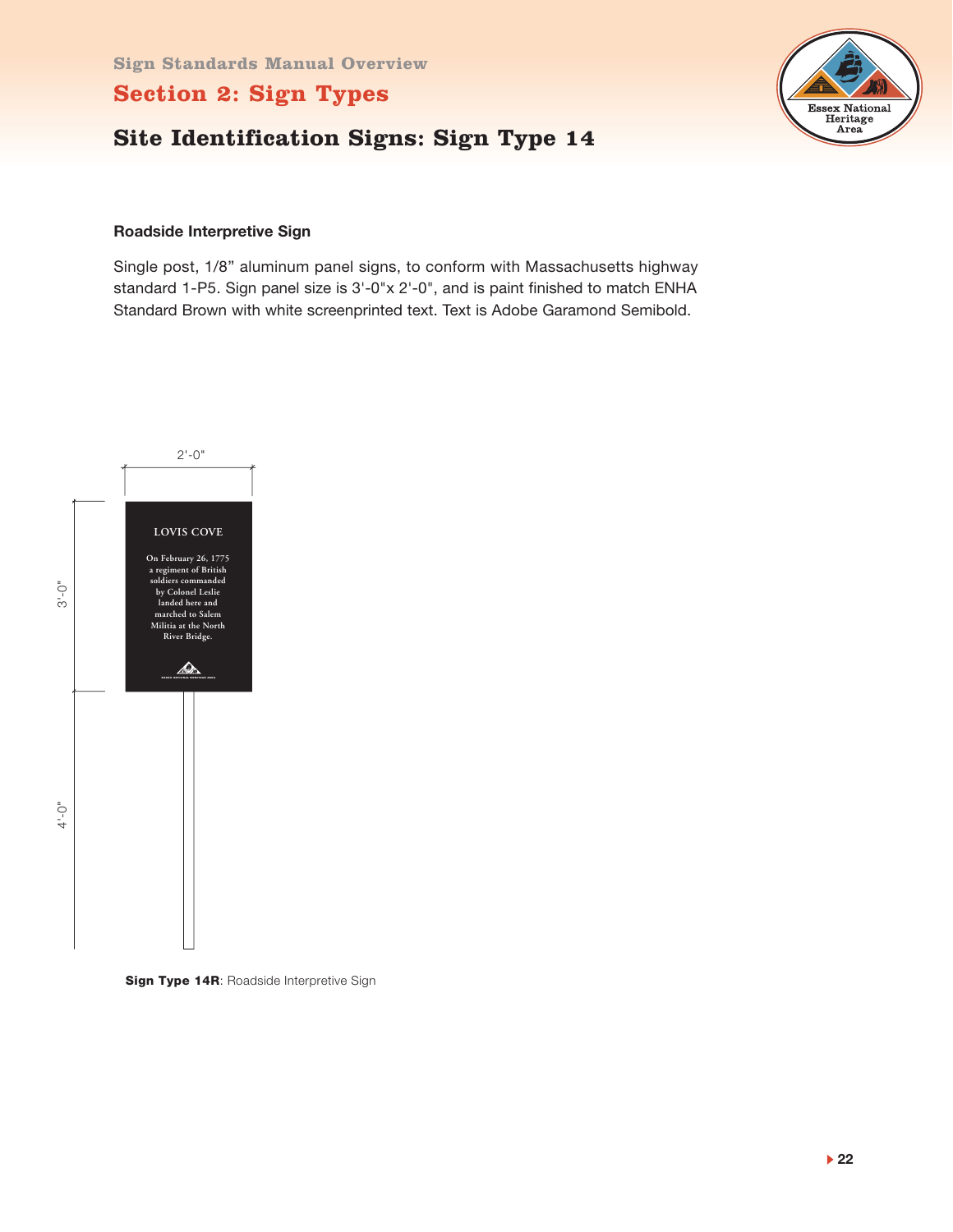# **Site Identification Signs: Sign Type 15**

#### **Site Information/Images, Wide Rectangle, Large, Double Post Sign**

Double post, single sided panel signs. Sign panel size is 3'-6" x 6'-0", and is paint finished to match ENHA Standard Brown with 3M white reflective Header Text and white screenprinted copy text. The sign panel is 3/4" medium density plywood. Text is Adobe Garamond Semibold. Graphic areas are applied "Folia" embedded prints.



**Sign Type 15A: Colonial Wood Frame, White** 



**Sign Type 15B: Rustic Wood Frame, Brown** 



**Sign Type 15C: Traditional Metal Frame, Black** 

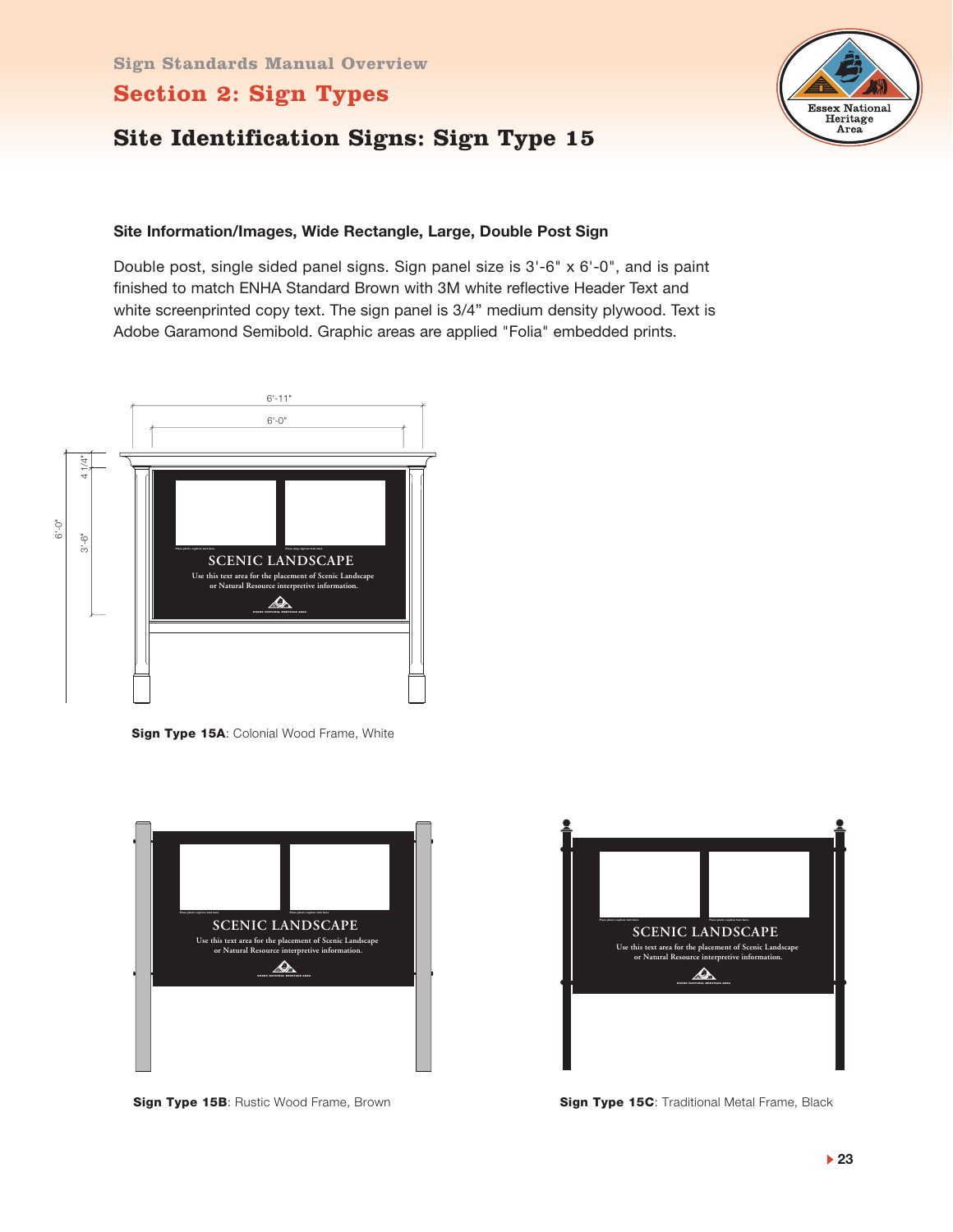

# **Informational and Interpretive Signs: Sign Type 20**

#### **Site Information/Images, Upright Rectangle, Large, Double Post Sign**

Double post, single sided panel signs. Sign panel size is 4'-6" x 4'-0", and is paint finished to match ENHA Standard Brown with 3M white reflective Header Text and white screenprinted copy text. The sign panel is 3/4" medium density plywood. Text is Adobe Garamond Semibold. Graphic areas are applied "Folia" embedded prints.



**Sign Type 20A: Colonial Wood Frame, White** 





**Sign Type 20B: Rustic Wood Frame, Brown**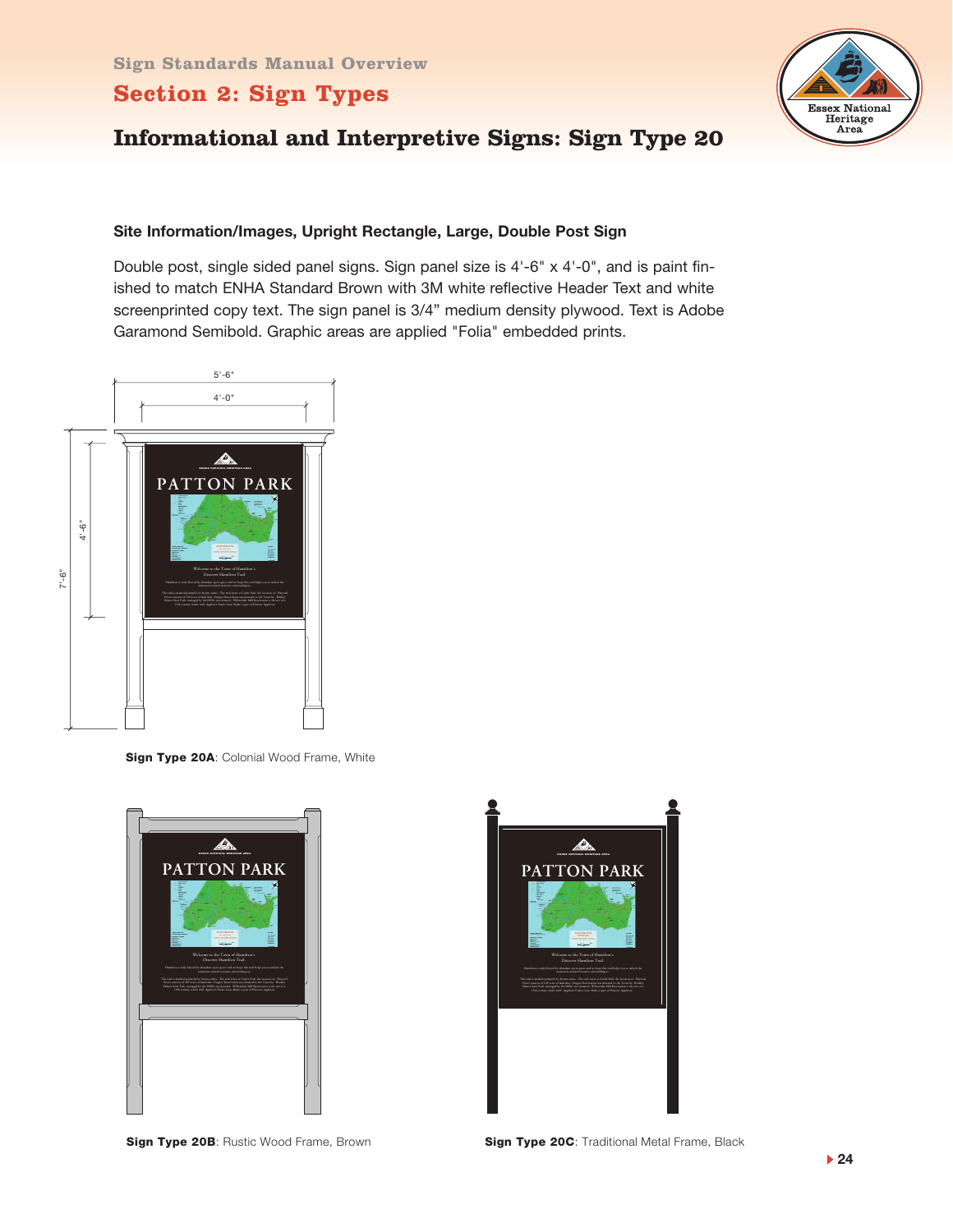

# **Informational and Interpretive Signs: Sign Type 21**

#### **Interpretive, Medium, Double Post Sign**

Double post, double or single sided panel signs. Sign panel size is 2'-0" x 3'-0", and is paint finished to match ENHA Standard Brown with white screenprinted text. The sign panel is 3/4" medium density plywood. Text is Adobe Garamond Semibold. Graphic areas are applied "Folia" embedded prints.

Second side optional ENHA graphic panel available.



**Sign Type 21A**: Colonial Wood Frame, White



**Sign Type 21B**: Rustic Wood Frame, Brown



**Sign Type 21C**: Traditional Metal Frame, Black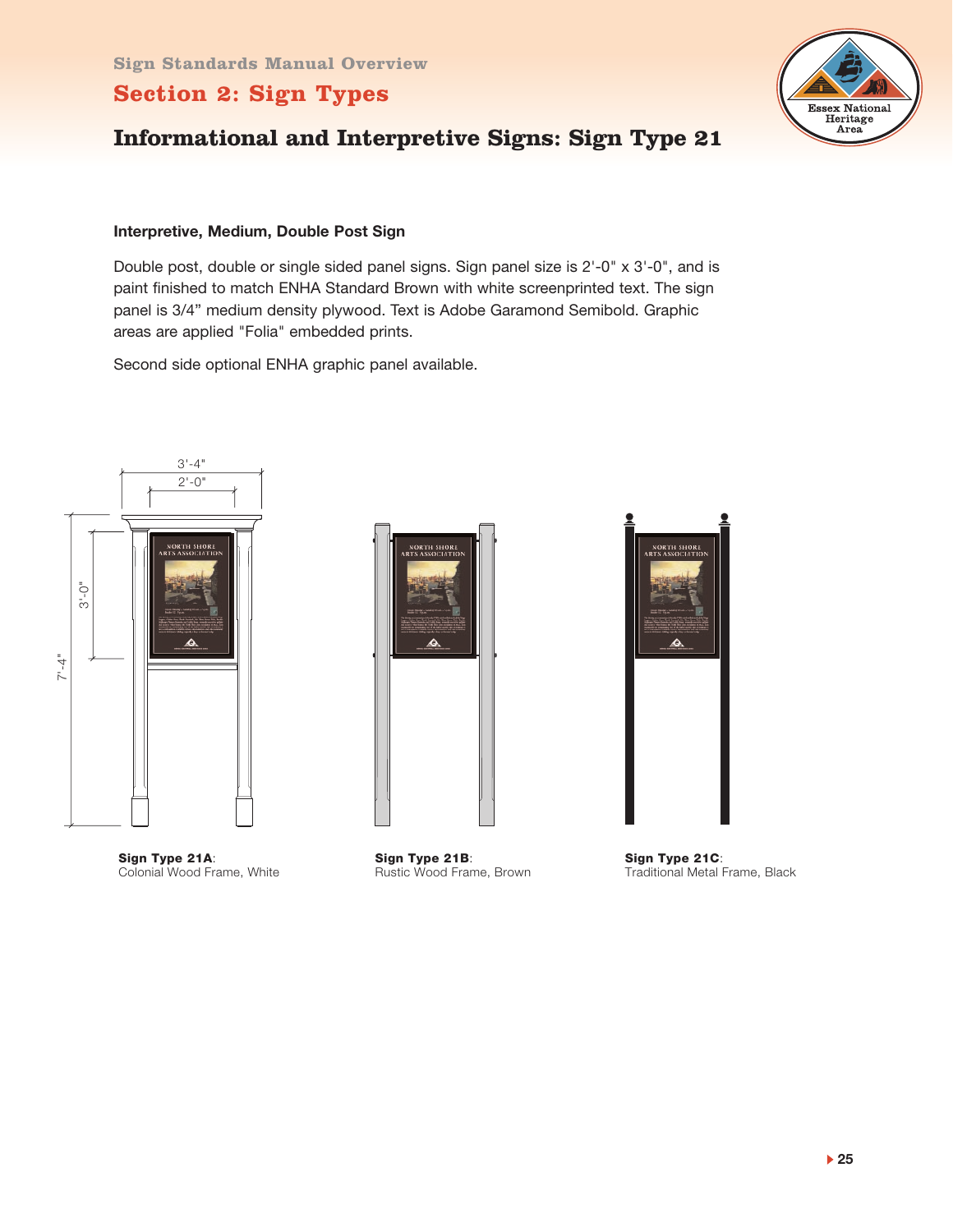

# **Informational and Interpretive Signs: Sign Type 22**

#### **Site Identification, Medium, Tavern Style Sign**

Single post, double sided panel signs. Sign panel size is 3'-6" x 2'-6", and is paint finished to match ENHA Standard Brown with 3M white reflective text. The sign panel is 3/4" medium density plywood. Text is Adobe Garamond Semibold.



**Sign Type 22A**: Colonial Wood Frame, White **Sign Type 22B**: Rustic Wood Frame, Brown **Sign Type 22C**: Traditional Metal Frame, Black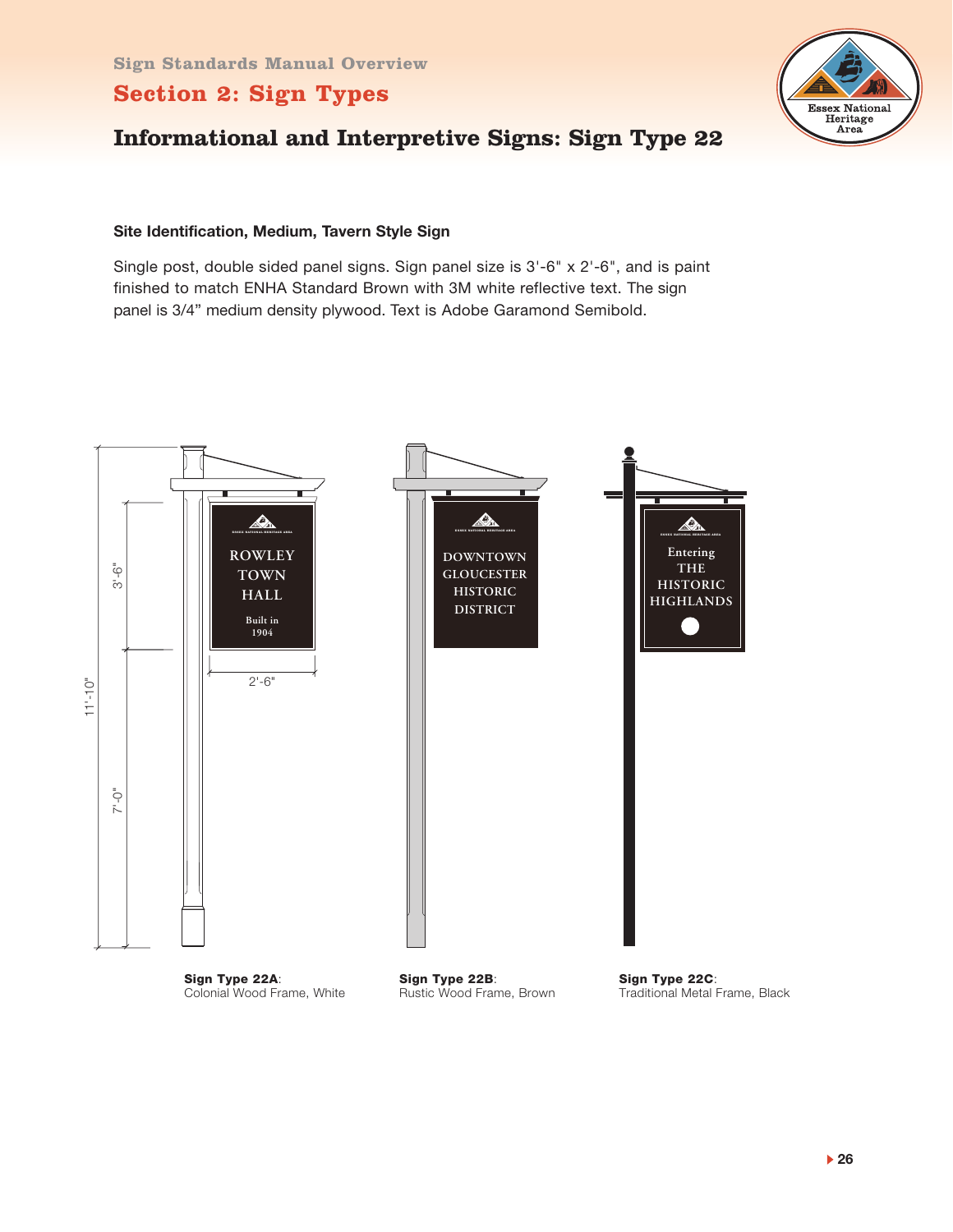

# **Informational and Interpretive Signs: Sign Type 23**

#### **Site Identification, Medium, Single Post Sign**

Single post, single sided panel signs. Sign panel size is 3'-6" x 2'-6", and is paint finished to match ENHA Standard Brown with 3M white reflective text. The sign panel is 3/4" medium density plywood. Text is Adobe Garamond Semibold.

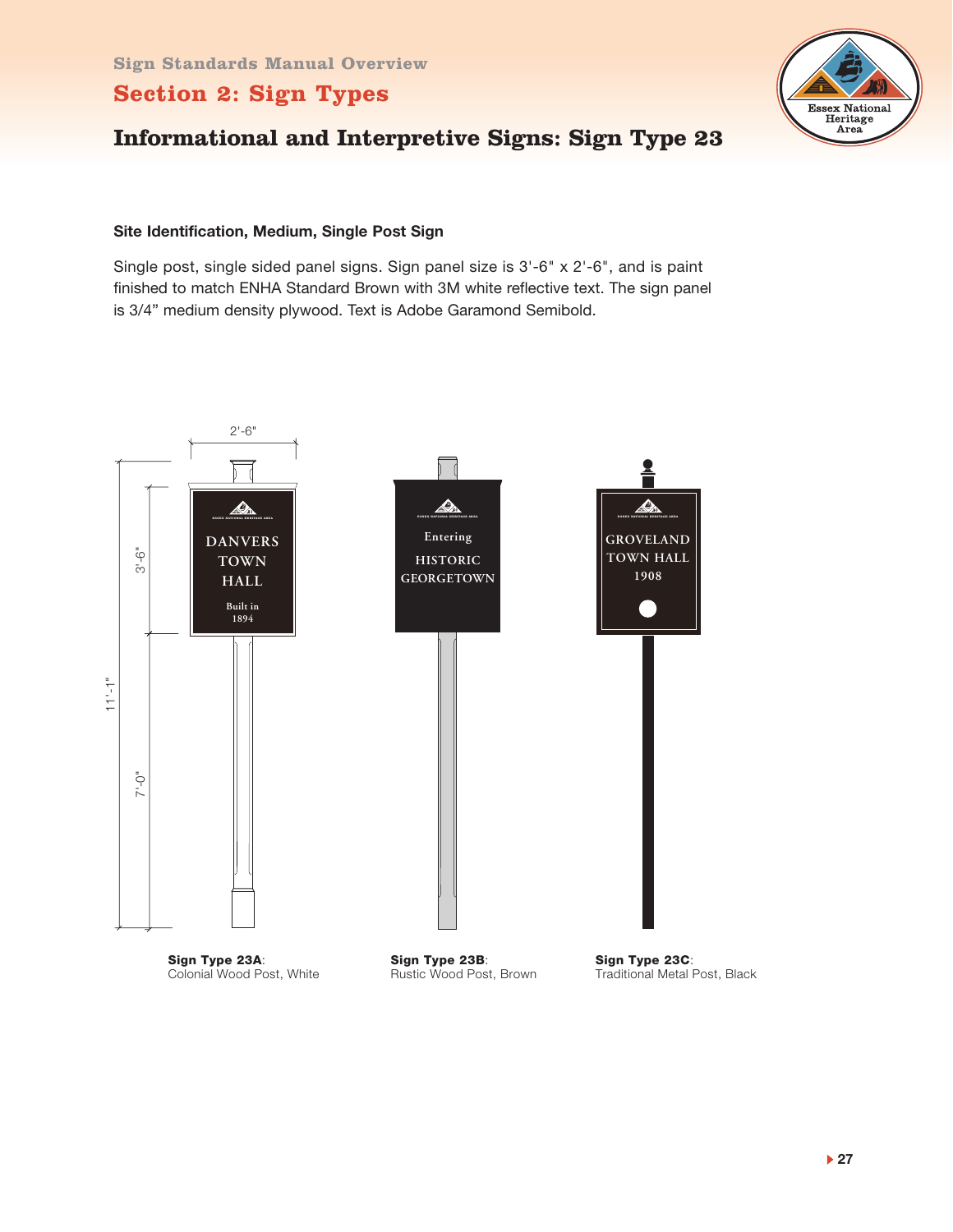

# **Informational and Interpretive Signs: Sign Type 24**

#### **Interpretive, Small, Single Post Sign**

Single post, single sided panel signs. Sign panel size is 2'-9" x 2'-0", and is paint finished to match ENHA Standard Brown with white screenprinted text. The sign panel is 3/4" medium density plywood. Text is Adobe Garamond Semibold. Graphic areas are applied "Folia" embedded prints.



Traditional Metal Post, Black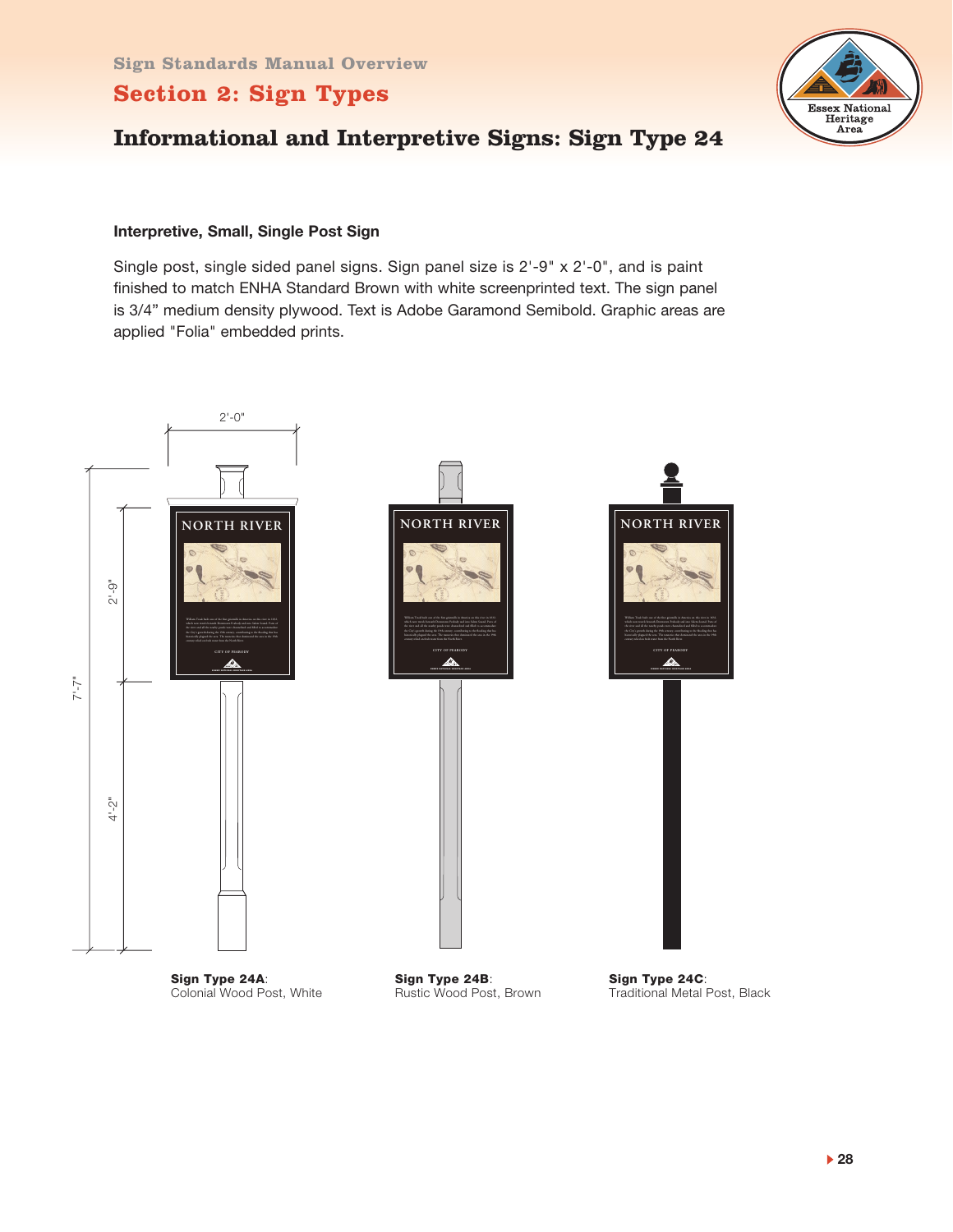

# **Informational and Interpretive Signs: Sign Type 25**

#### **Interpretive, Large, Double Post Sign**

Double post, double or single sided panel signs. Sign panel size is 3'-0" x 5'-0", and is "Folia" embedded prints. The sign panel is 3/4" medium density plywood. Text is Adobe Garamond Semibold.

Second side optional ENHA graphic panel details available.



**Sign Type 25A: Colonial Wood Frame, White** 





**Sign Type 25B: Rustic Wood Frame, Brown** 

**Sign Type 25C**: Traditional Metal Frame, Black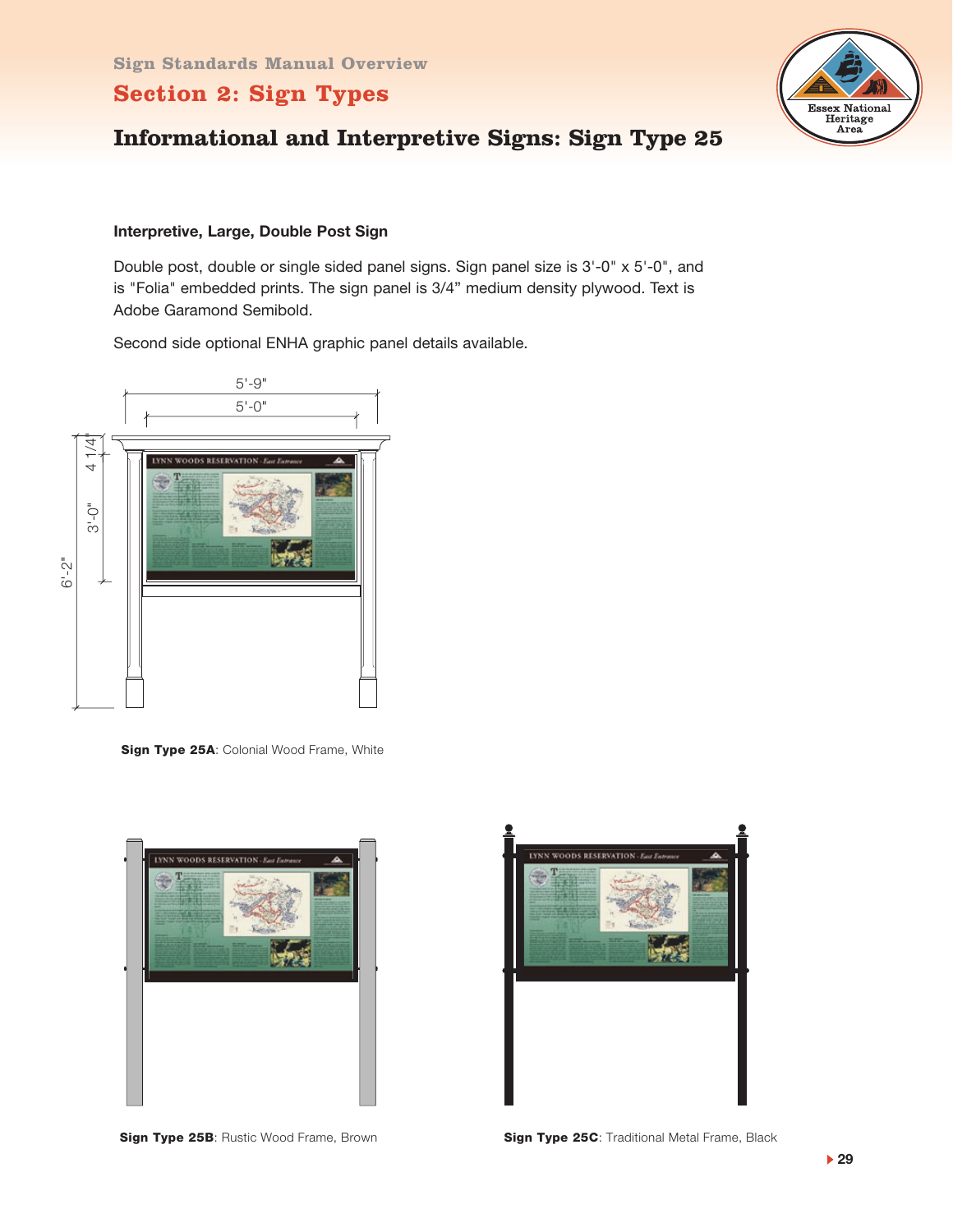

# **Informational and Interpretive Signs: Sign Type 26**

#### **Low Profile Wayside, Slant Table Top, Interpretive Sign**

Double post, single sided low profile "table top" style signs. Sign panel size is 4'-0" x 3'-0", and is a "Folia" embedded print. The sign panel is 3/4" medium density plywood. Text is Adobe Garamond Semibold.



**Sign Type 26A: Colonial Wood Frame, White <b>Sign Type 26A:** Side View



**Sign Type 26B: Rustic Wood Frame, Brown** 



**Sign Type 26M: Modern Metal Frame, Black**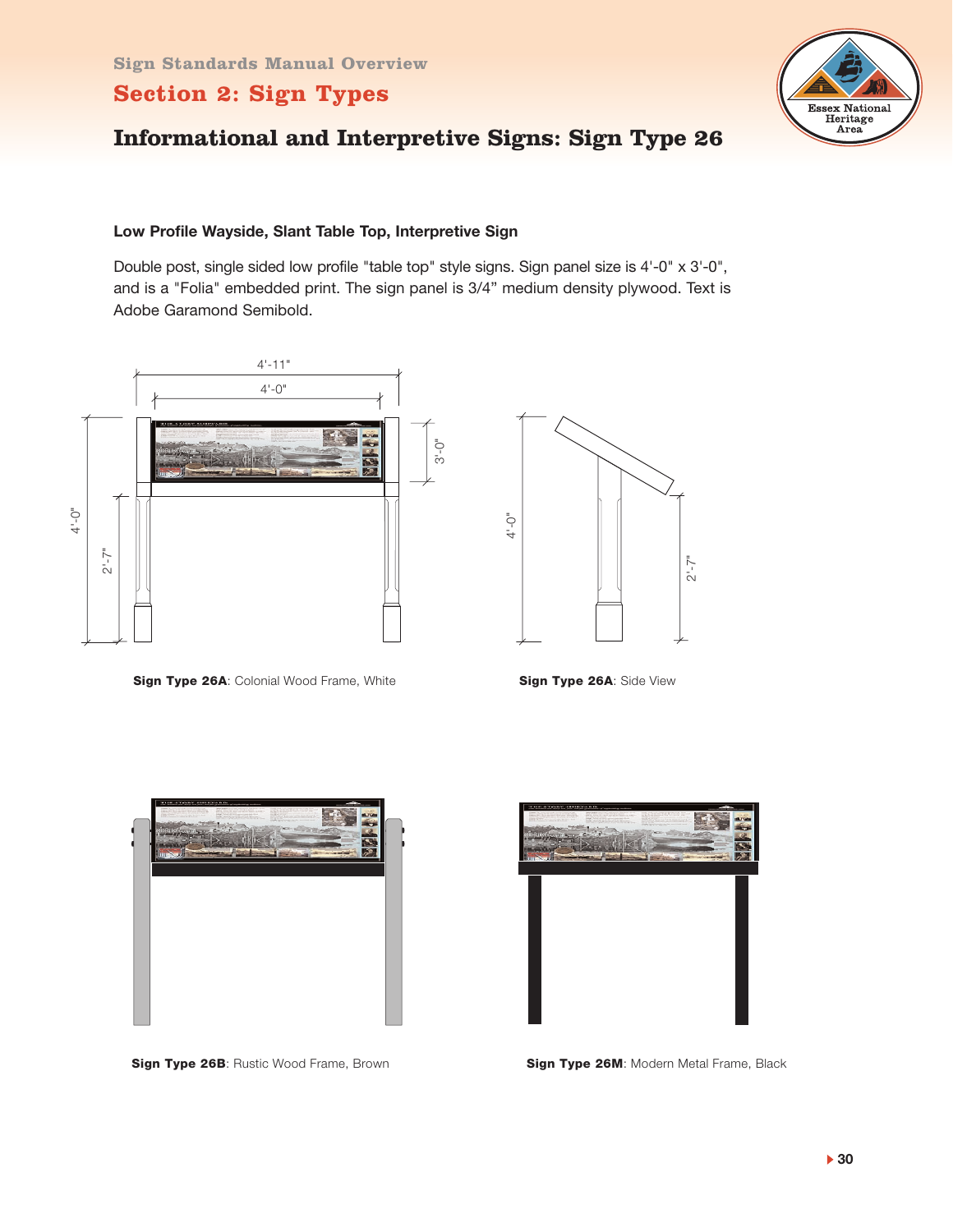

# **Informational and Interpretive Signs: Sign Type 27**

#### **Low Profile Half Wayside, Slant Table Top, Interpretive Sign**

Double post, single sided low profile "table top" style signs. Sign panel size is 1'-6" x 2'-2", and is a "Folia" embedded print. The sign panel is 3/4" medium density plywood. Text is Adobe Garamond Semibold.



**Sign Type 27A:** Colonial Wood Frame, White **Sign Type 27A:** Side View



**Sign Type 27B: Rustic Wood Frame, Brown** 



**Sign Type 27M: Modern Metal Frame, Black**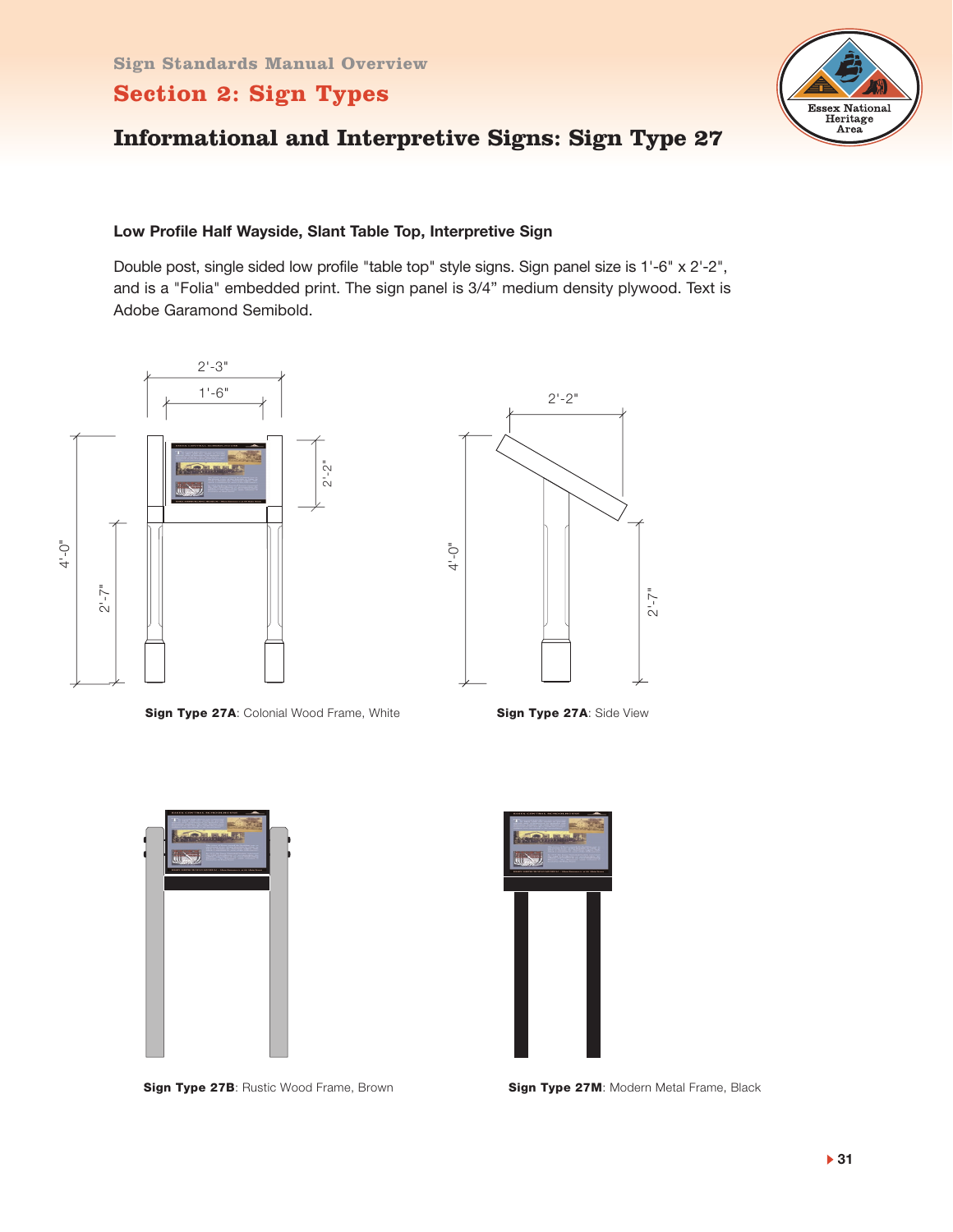

# **Informational and Interpretive Signs: Sign Type 28**

#### **Upright Wayside, Tavern Style, Interpretive Sign**

Single post, single sided tavern style signs. Sign panel size is 1'-6" x 2'-2", and is a "Folia" embedded print. The sign panel is 3/4" medium density plywood. Text is Adobe Garamond Semibold.



**Sign Type 28A: Colonial Wood Frame, White** 





**Sign Type 28B: Rustic Wood Frame, Brown**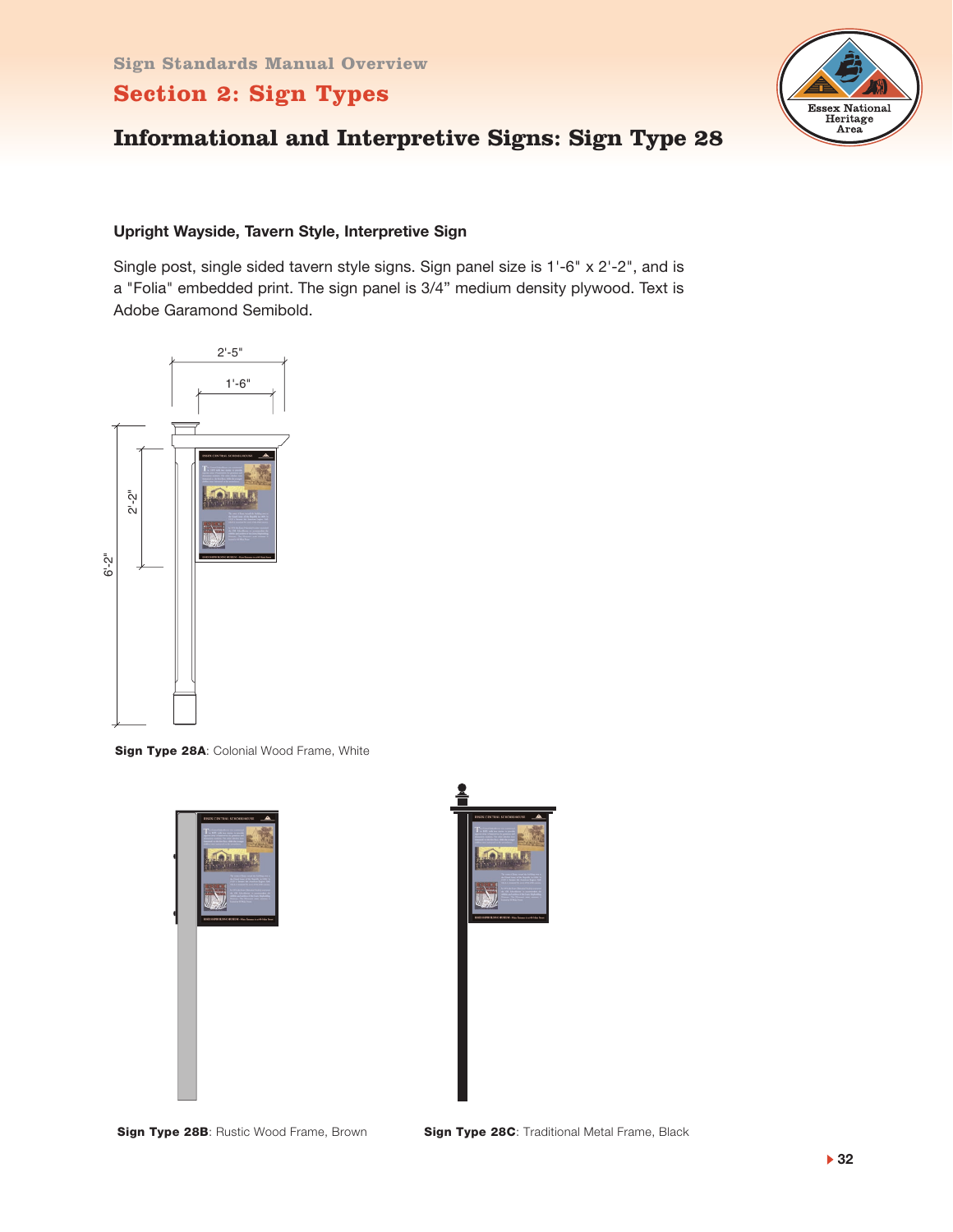

# **Informational and Interpretive Signs: Sign Type 33W**

#### **Wall Mount Site Identification, Small, Brown**

Structure: 3/4" M.D.O. plywood sign panel Panel Size: 1'-0" x 1'-0" Legends: Adobe Garamond Semibold 3M white reflective sheeting. Background: ENHA Standard Brown Logo: Black graphics on white reflective vinyl.



NOTE: Mounting height to be verified on a site to site basis.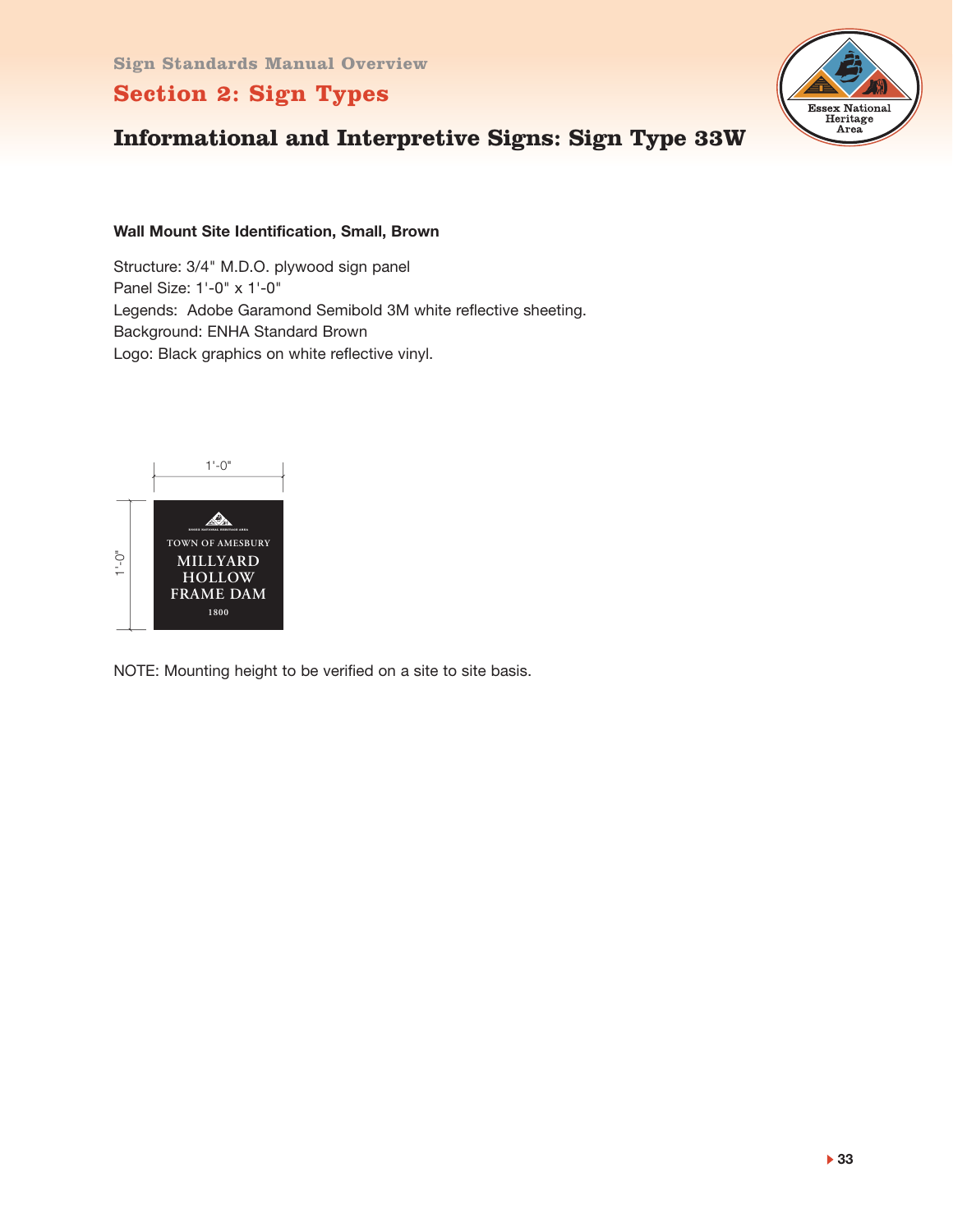

# **Informational and Interpretive Signs: Sign Type 34W**

#### **Wall Mount Site Identification, Medium, Brown**

Structure: 3/4" M.D.O. plywood sign panel Panel Size: 2'-2" x 1'-10" Legends: Adobe Garamond Semibold 3M white reflective sheeting. Background: ENHA Standard Brown Logo: Black graphics on white reflective vinyl.



NOTE: Mounting height to be verified on a site to site basis.